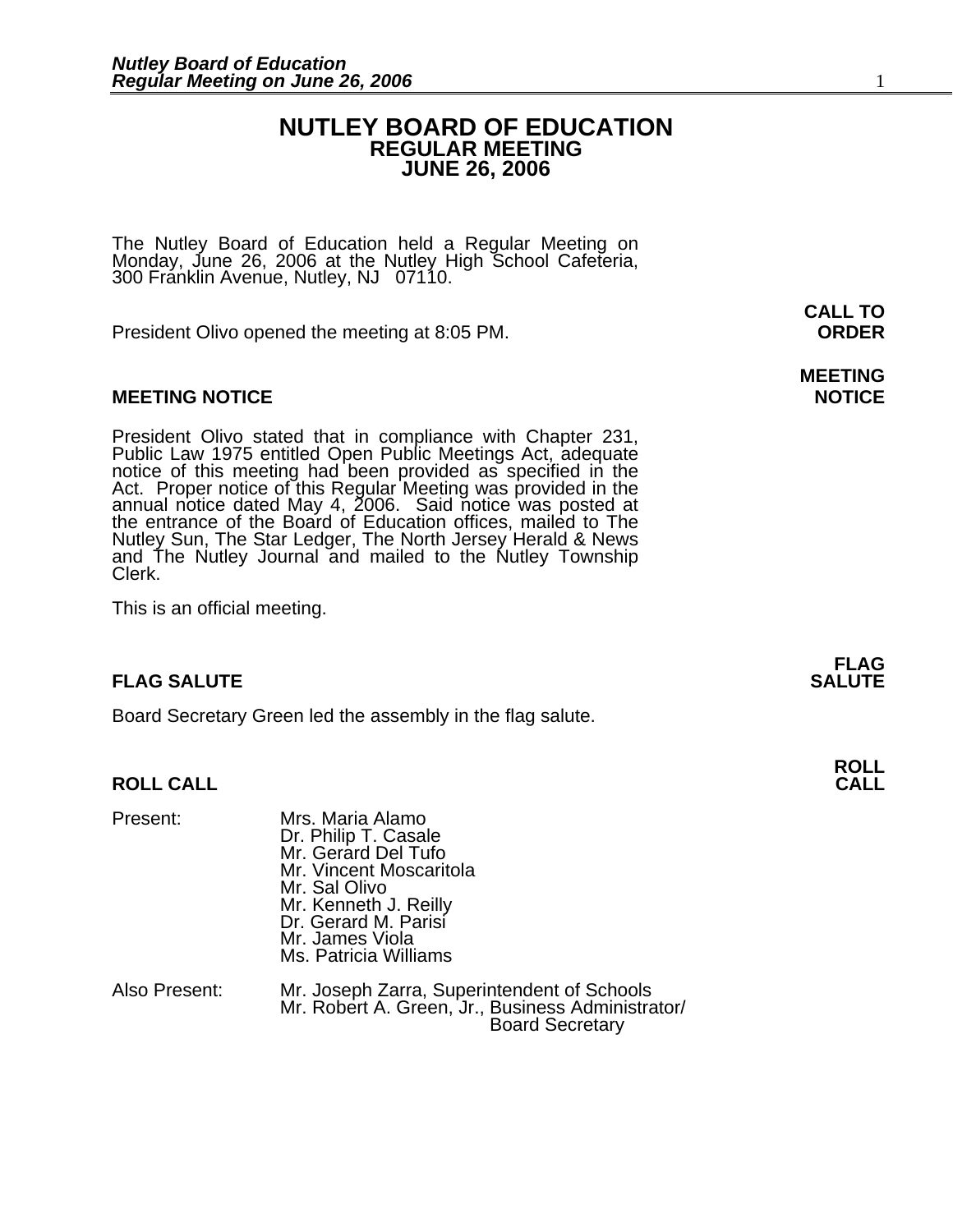### **APPROVAL OF MINUTES APPROVE**

BE IT RESOLVED that the Board of Education approves the following minutes:

 June 12, 2006 - Conference/Special Meeting June 12, 2006 - Closed Executive Session May 22, 2006 - Regular Meeting May 22, 2006 – Conference Meeting May 22, 2006 – Closed Executive Session

> Trustee Parisi moved, Trustee Alamo seconded, and the Board unanimously approved by voice vote a motion to approve the minutes as listed.

#### **CORRESPONDENCE CORRESPONDENCE**

Board Secretary Green read, and the trustees acknowledged, the following items of correspondence:

Thank-you notes from the following retirees for the Board's retirement dinner and gift:

Elinor Alboum Judy Hardin Tom McCrohan Anita McDonald Sue Peters Liz Stolfi

A thank-you note from Mary Lou Dowse and Family for the Board's expression of sympathy on the passing of her father.

A thank-you note from Nancy Thunell and Family for the Board's expression of sympathy on the passing of her mother.

A thank-you note from Cheryl Holly and Family for the Board's expression of sympathy on the passing of her mother.

A variance notice regarding property at 69 Overlook Terrace being 200 feet within school property.

#### **SUPERINTENDENT'S REPORT SUPT'S REPORT A**

Superintendent Zarra presented the Superintendent's Report dated June 26, 2006, Schedule A, which is appended to the minutes of this meeting, and briefly summarized its contents.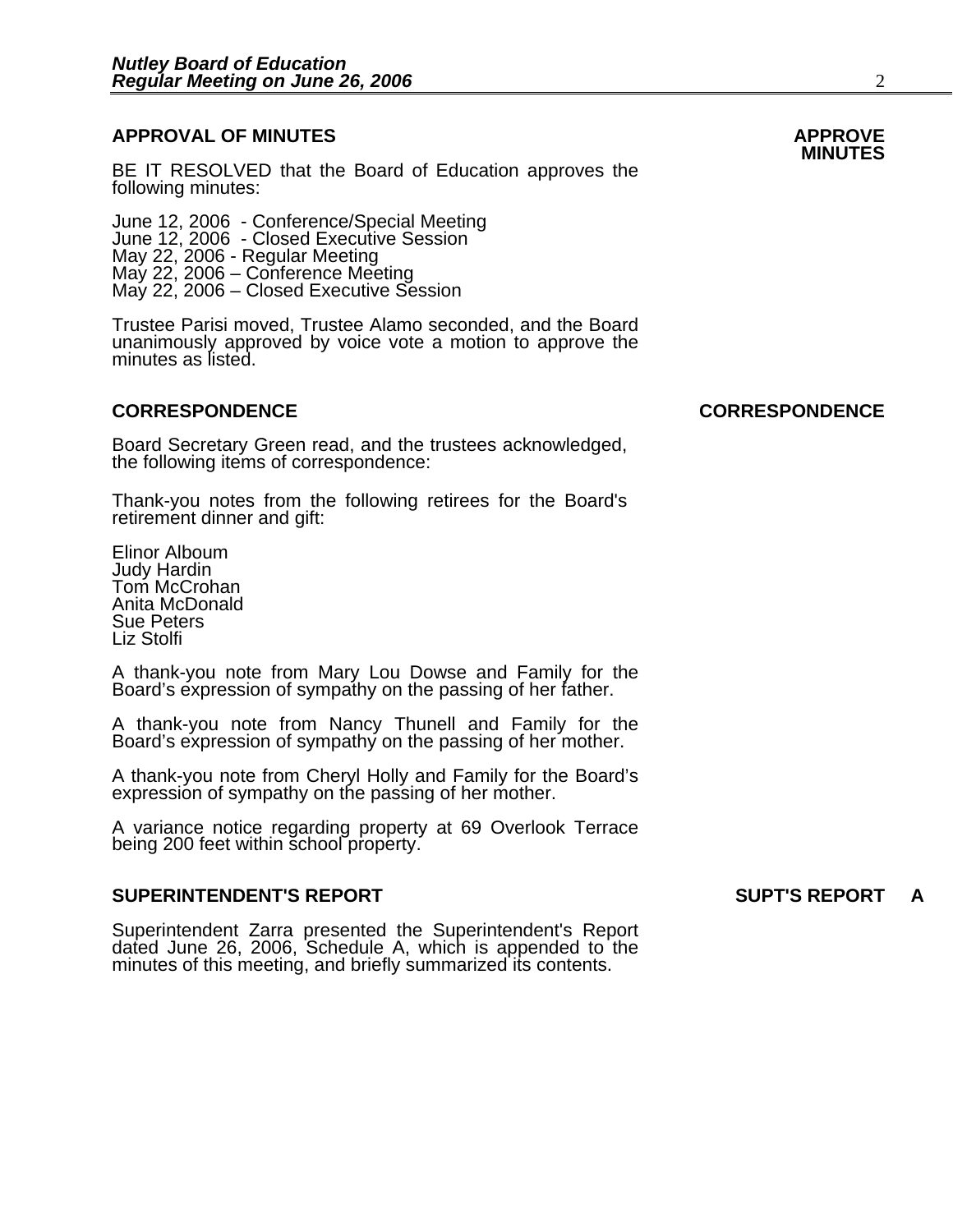#### **BOARD SECRETARY'S REPORT**

Board Secretary Green stated that he was happy to be working<br>at the Nutley School District. He mentioned that he had a chance to visit some of the schools and is getting ready for the<br>school audit.

#### **COMMITTEE REPORTS REPORTS**

- Trustee Viola Athletic Committee
- Trustee Del Tufo Park Oval Committee - Facilities Committee
	- Negotiations Committee
- Trustee Alamo Academic Committee<br>- Student Representative Report

**HEARING OF CITIZENS (Resolutions Only)** HEARING OF CITIZENS<br>CITIZENS<br>Lt. Steve Rodgers of the Nutley Police Department read a letter of support to rename the Franklin Middle School to the John H. Walker Middle School.

Resident Walt Smith spoke about the impact John Walker had on this community and district.

#### **SUPERINTENDENT'S RESOLUTIONS SUPT'S**

Trustee Del Tufo moved, Trustee Parisi seconded, a motion that the Board approves the Superintendent's Resolutions numbers 1 through 16 as listed below.

Resolutions 1 through 16 were unanimously approved by roll call vote.

#### 1. **RESIGNATION – Teacher**

BE IT RESOLVED that the Board of Education approves the acceptance of the resignation of Mr. Darren Mischel, high school mathematics teacher, effective July 1, 2006.

#### **2. RESIGNATION – Athletics**

BE IT RESOLVED that the Board of Education approves the resignation of the following coaches:

Sarah Misner - Assistant Softball Coach<br>Richard Noonan - Head Lacrosse Coach -Head Lacrosse Coach

### **BOARD SECRETARY'S**

### **COMMITTEE**

### **RESOLUTIONS**

**RESIGN** 

### **RESIGN<br>ATHLETICS**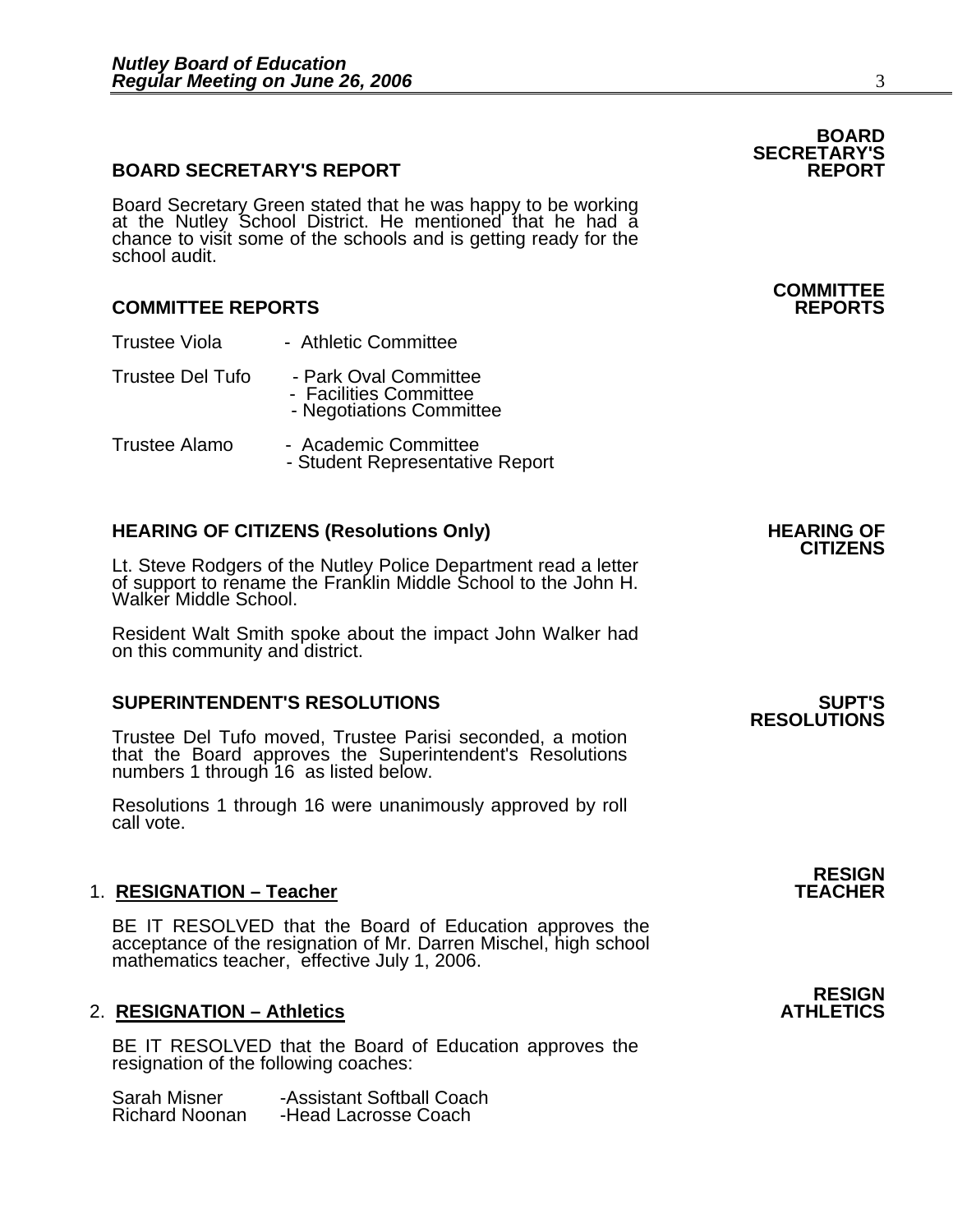#### 3. **APPOINTMENTS – Professional Staff**

BE IT RESOLVED that the Board of Education approves the appointment of the personnel listed below for the 2006-07<br>school year, effective September 1, 2006 in accordance with the 2005-06 Teachers' Salary Guide. Upon conclusion of<br>salary negotiations the classification and step will be adjusted<br>in accordance with the 2006-07 Teachers' Salary Guide.

| <b>Name</b>                                                                                                      | <b>Degree</b>                                | <b>Step</b>                   | <b>Salary</b>                                              |
|------------------------------------------------------------------------------------------------------------------|----------------------------------------------|-------------------------------|------------------------------------------------------------|
| Sandra C. Dubon<br>Nicole Ferraro<br>John Gulardo<br>Theresa Lappostato<br>Claudia Orellana<br>Karen Vander Have | B.A.<br>B.A.<br>B.A.<br>B.A.<br>B.A.<br>B.A. | 6<br>$\overline{7}$<br>6<br>6 | \$40,500<br>41,500<br>41,500<br>41,500<br>40,500<br>40,500 |

#### 4. **APPOINTMENT – Homebound Instructor**

BE IT RESOLVED that the Board of Education approves the appointment of Ms. Mary Beth Perry as a homebound instructor for a special education student effective June 27, 2006 through September 12, 2007, for a total of ten ho

 **APPOINT** 

 **APPOINT CAT PROGRAM** 

 **HOMEBOUND INST.** 

#### 5. **APPOINTMENTS – Cultivating Academic Talent Program**

BE IT RESOLVED that the Board of Education approves the appointments for the CAT Program for the 2006-07 school year:

Tracy Egan, Director Elizabeth Stoffers, Nurse Catherine Felici, Secretary

**Teachers** 

Kimberly Algieri Jennifer Ambrose Nicole Ferraro Katianne Gratz Flavia Groeling Suzanne Hagert Kelly Hollywood Tarik Huggins Gail Kahn Michael Kearney Louis Manganiello Angelica Marra Denise Mazza Nicholas Norcia Dennis Pandolfi

#### **APPOINT PROF. STAFF**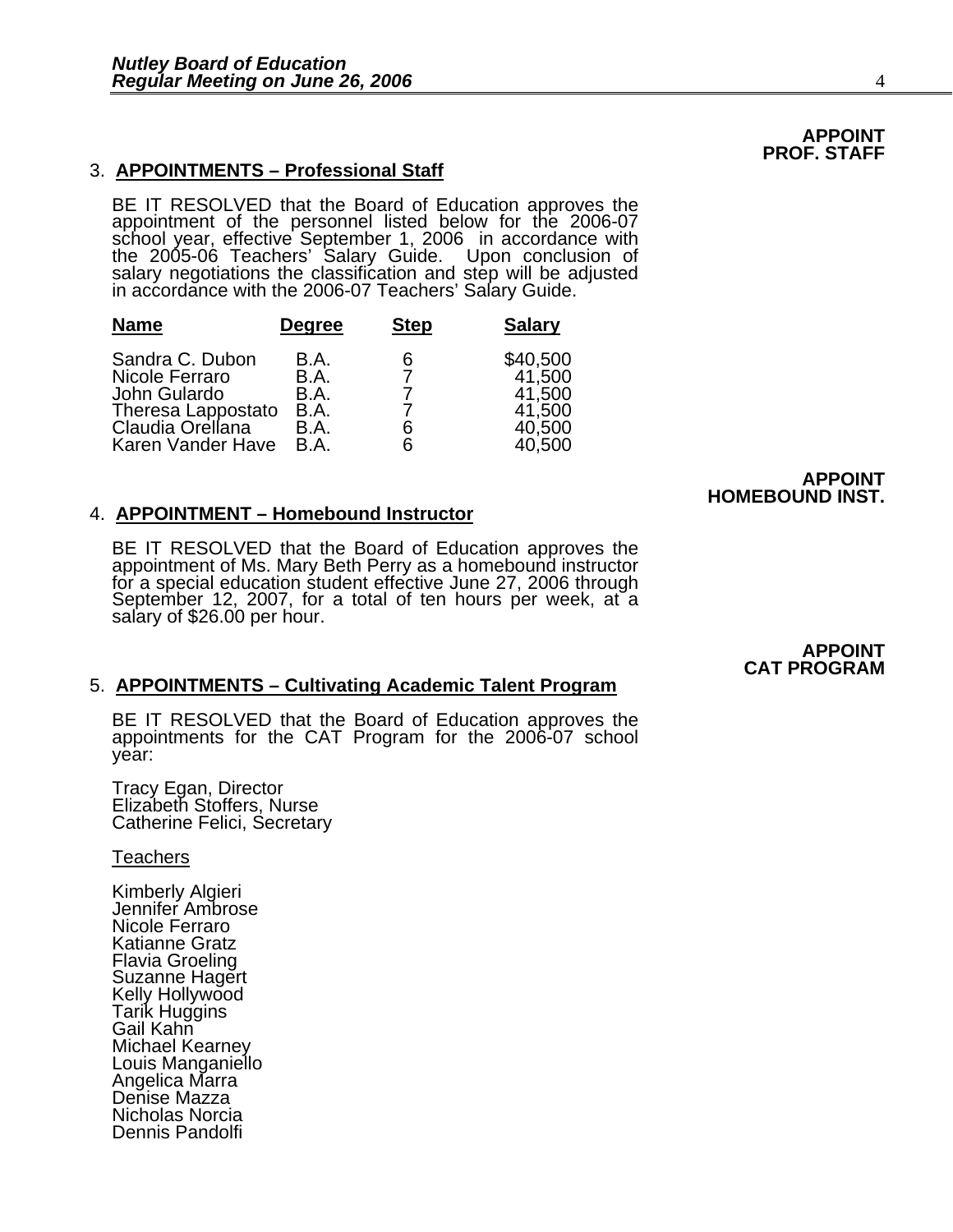Erika Pavlecka Joniene Ryder Janice Schoem Joseph Simko Margit Smith Christina Stendardi Janine Thomas Veronica Zoltowski

**Substitutes** 

Joseph Cappello Donna Saitta Gina Tucci

#### 6. **APPOINTMENTS – Substitutes**

BE IT RESOLVED that the Board of Education approves the following substitute for the 2005-06 school year:

School Aide

James Tricarico

#### 7. **APPOINTMENT OF CUSTODIAN OF RECORDS RECORDS**

BE IT RESOLVED that in accordance with the New Jersey Open Public Records Act, the Board of Education designates its Business Administrator/Board Secretary as the person to be responsible as the Custodian of Government Records, for the 2006-07 school year.

#### 8. APPOINTMENTS - SUBURBAN ESSEX JOINT  **INSURANCE FUND**

BE IT RESOLVED that the Board of Education appoints<br>Robert A. Green, Jr. as the Fund Commissioner and Michael De Vita as the Alternate Fund Commissioner for the Suburban Essex Joint Insurance Fund.

#### 9. **APPOINTMENTS – Video Taping**

BE IT RESOLVED that the Board of Education approves the following student appointments for the taping of the Board Meetings for the 2006-07 school year at a salary rate of \$7.50<br>per hour:

Thomas Apicella Denis Atlic Kenny Del Gado David Marin William Pugliese

**APPOINT CUSTODIAN OF** 

**APPOINT**

**APPOINT**

**APPOINT<br>VIDEO TAPING**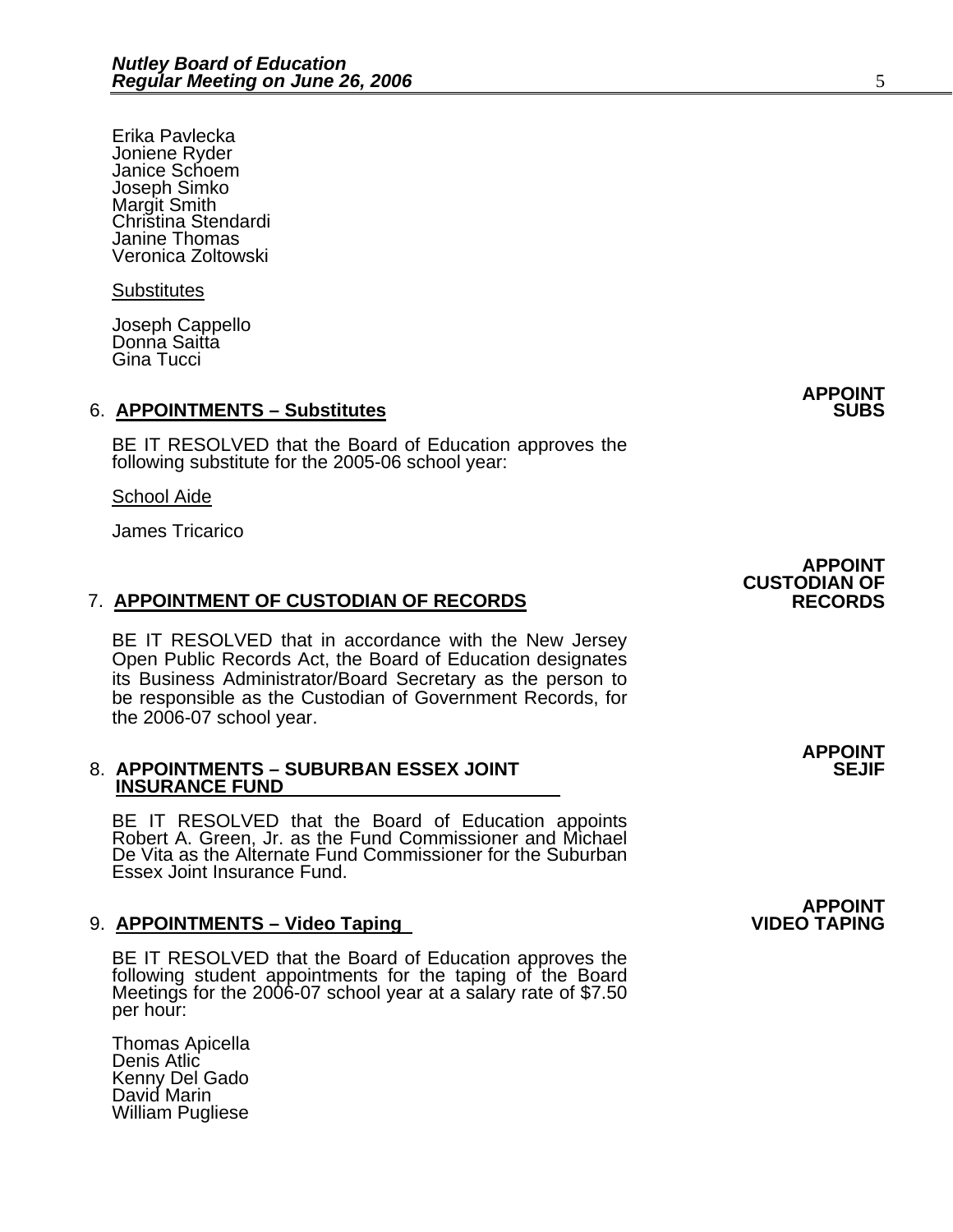#### **& SALARY GUIDES C AGREEMENT WITH EDUCATION ASSOCIATION OF NUTLEY – 2006 – 2009 & SALARY GUIDES**

BE IT RESOLVED that the Board of Education approves the Memorandum of Agreement with the Education Association of Nutley encompassing the terms and conditions of employment for teachers and secretaries for the period July 1, 2006 through June 30, 2009.

BE IT FURTHER RESOLVED that the following salary guides be approved for the school years 2006/2007, 2007/2008, 2008/2009:

Teachers Schedule B Secretaries Schedule C

#### **APPROVE B&G SUBS**

#### 11. **APPROVAL OF BUILDINGS & GROUNDS SUBSTITUTES**

BE IT RESOLVED that the Board of Education approves the following buildings and grounds substitutes for the 2006-07 school year:

Raymond Adams Richard Bolcato, Jr. Anthony Casale Ronald Cundiff Richard E. Misner, Jr. Thomas Trasente, Jr.

#### **12. APPROVAL OF CAFETERIA SUBSTITUTES**

BE IT RESOLVED that the Board of Education approves the following cafeteria substitutes for the 2006-07 school year:

Barbara Bartell Lillian Darby Diane De Kneipp Maria Depiro Jenny Esposito Ellen Fucetola Agata Mastroposqua Debra Rilli Dolly Ross Caról Salvatoriello Jennie Stevens

**APPROVE**

**EAN AGREEMENT B**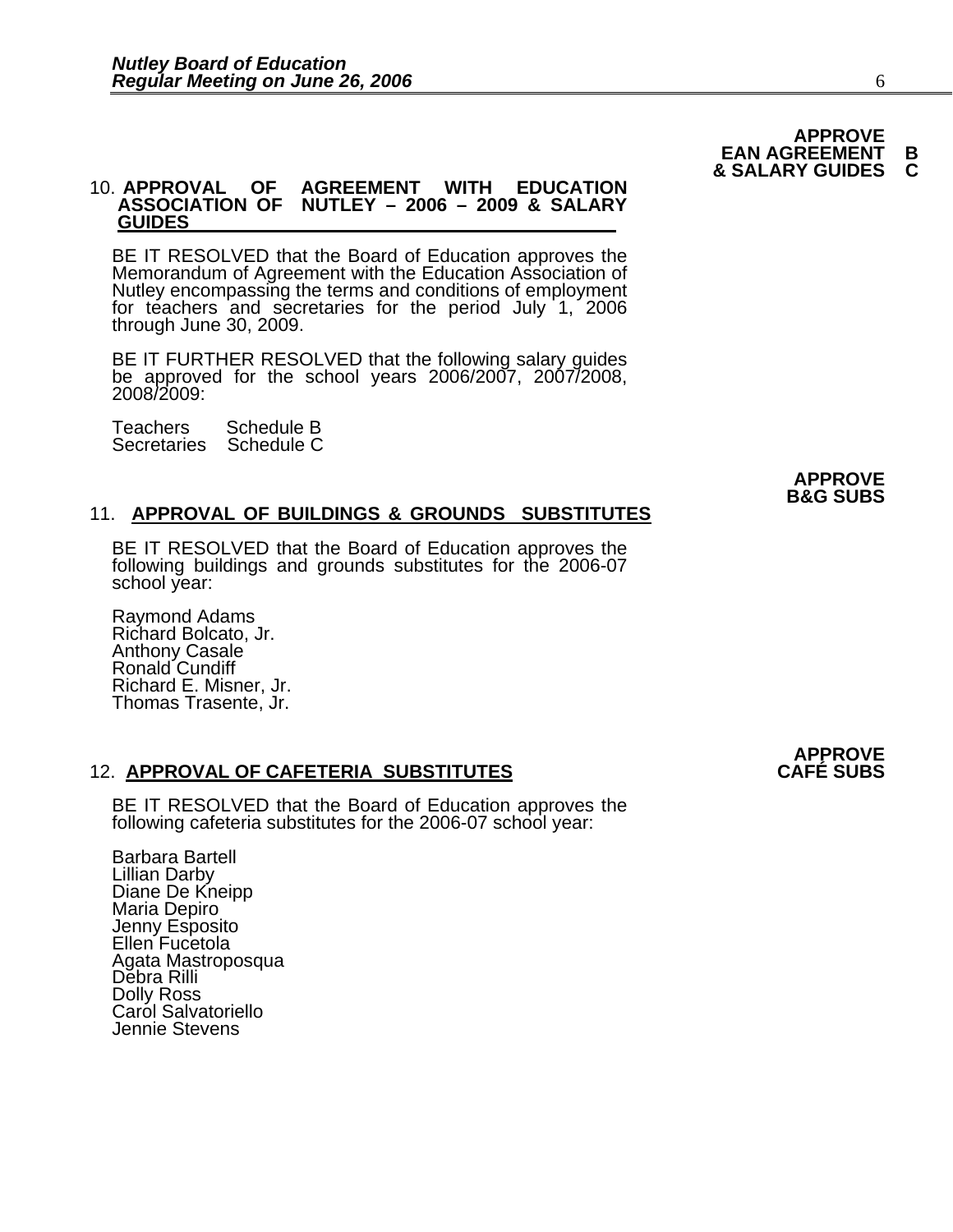#### 13. **APPROVAL OF THE LOCAL MENTORING PLAN**

BE IT RESOLVED that the Board of Education has reviewed and approved the local mentoring plan developed by the<br>Nutley Local Professional Development Committee. The<br>Nutley Board of Education assures that the submitted plan is<br>aligned with the New Jersey Professional Standards fo Teachers and meets or exceeds the minimum requirements of the mentoring regulations in N.J.A.C. 6A: 9-8.4.

#### **14. EXTRA COMPENSATION**

BE IT RESOLVED that the Board of Education approves the<br>following personnel be paid extra compensation in the amounts indicated for services rendered:

#### **PAYMENT FOR HEALTH DYNAMICS CLASSES – Months of May and June 2006**

Rose Cioffi \$500.00

#### **PAYMENT FOR FILMING BOE MEETING - May 22, 2006**

Denis Atlic \$ 22.50

#### **PAYMENT FOR COVERING JUNIOR OLYMPICS as ATHLETIC TRAINER – June 1, 2006**

Linnette Cummings \$112.00

#### **PAYMENT FOR CLUBS – During the 2005-06 School Year**

Ronald Bonadonna \$1,678.00 Maroon & Gray

#### **PAYMENT FOR MENTORING NOVICE TEACHERS – 2005-06 School Year**

| Jeannette Andreula                   | SS. | 550.00   |
|--------------------------------------|-----|----------|
| Noreen Baris                         |     | 550.00   |
| Maria Muniz-Bermo                    |     | 550.00   |
| Nancy Foglio<br>Marianne Marcantonio |     | 321.00   |
|                                      |     | 550.00   |
| Carl Ohlson                          |     | 1,000.00 |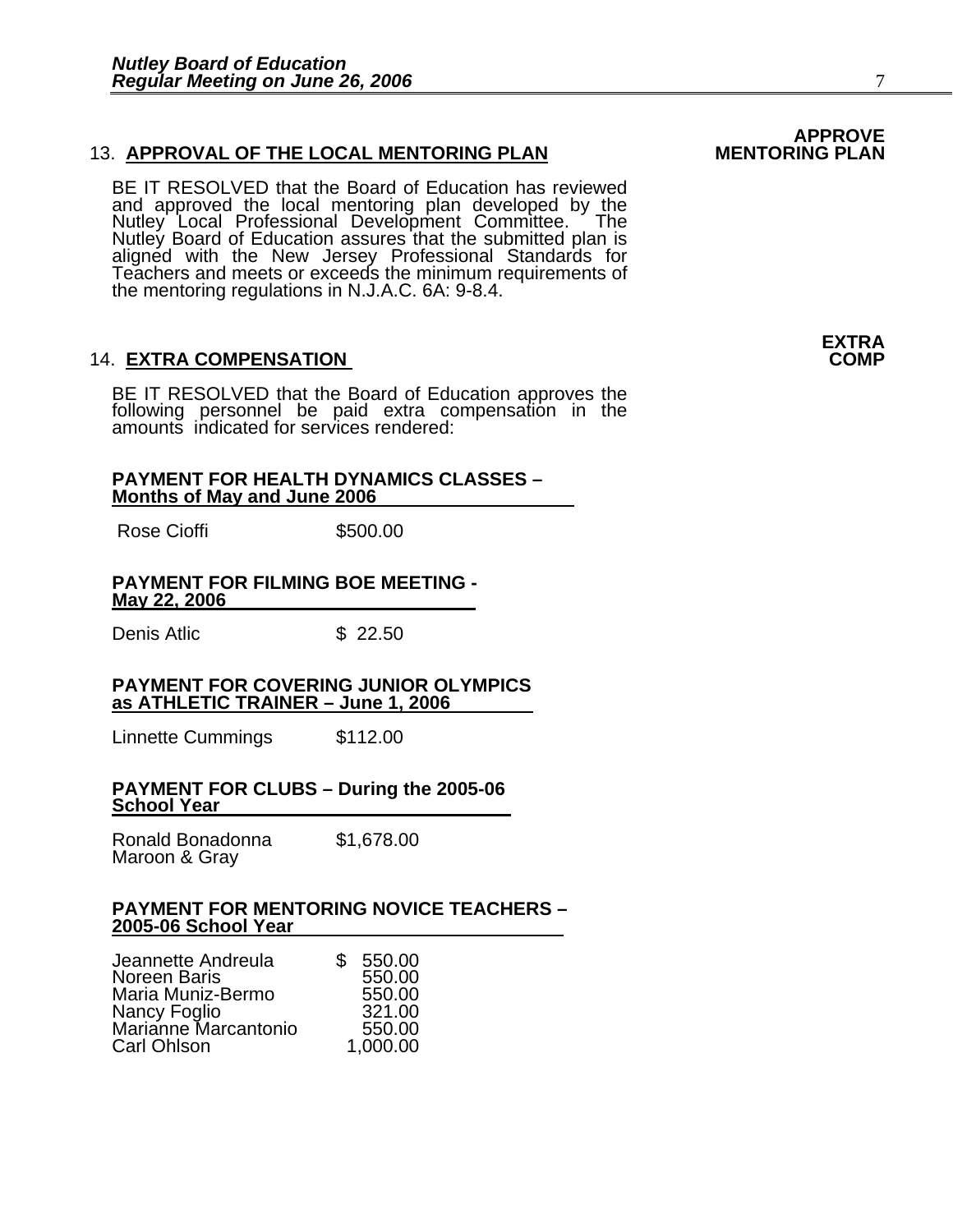#### **PAYMENT FOR CONDUCTING TECHNOLOGY WORKSHOPS – March & April, 2006**

#### **COMPUTER EMAIL & NETWORK BASICS ON PC'S**

| Linda McDonnell  | \$90.08 |
|------------------|---------|
| Ann Mary Mullane | 360.32  |

#### **KIDSPIRATION**

Christina Osieja  $$450.40$ 

#### **PUTTING IT ALL TOGETHER WITH TECHNOLOGY**

| Ann Mary Mullane | \$360.32 |
|------------------|----------|
| David Sorenson   | 90.08    |

#### **TECHNOLOGY TIDBITS**

Christina Osieja  $$450.40$ 

#### **PAYMENT FOR AFFIRMATIVE ACTION COMMITTEE – May 24, 2006**

| <b>Grayce Berk</b>                       | \$28.79 |
|------------------------------------------|---------|
| Kathleen Cullity                         | 28.79   |
| Cynthia DeBonis                          | 28.79   |
| Donna Ellis                              | 28.79   |
| Diane Giangeruso                         | 28.79   |
| Jerilyn Margulies<br>Phillip Siculietano | 28.79   |
|                                          | 28.79   |

#### **PAYMENT FOR SUPERINTENDENT'S ADVISORY COUNCIL MEETINGS – 2005-06 School Year**

| \$161.00 |
|----------|
| 128.80   |
| 193.20   |
| 161.00   |
| 161.00   |
| 128.80   |
| 161.00   |
| 193.20   |
| 128.80   |
| 96.60    |
| 32.20    |
| 128.80   |
| 161.00   |
| 161.00   |
|          |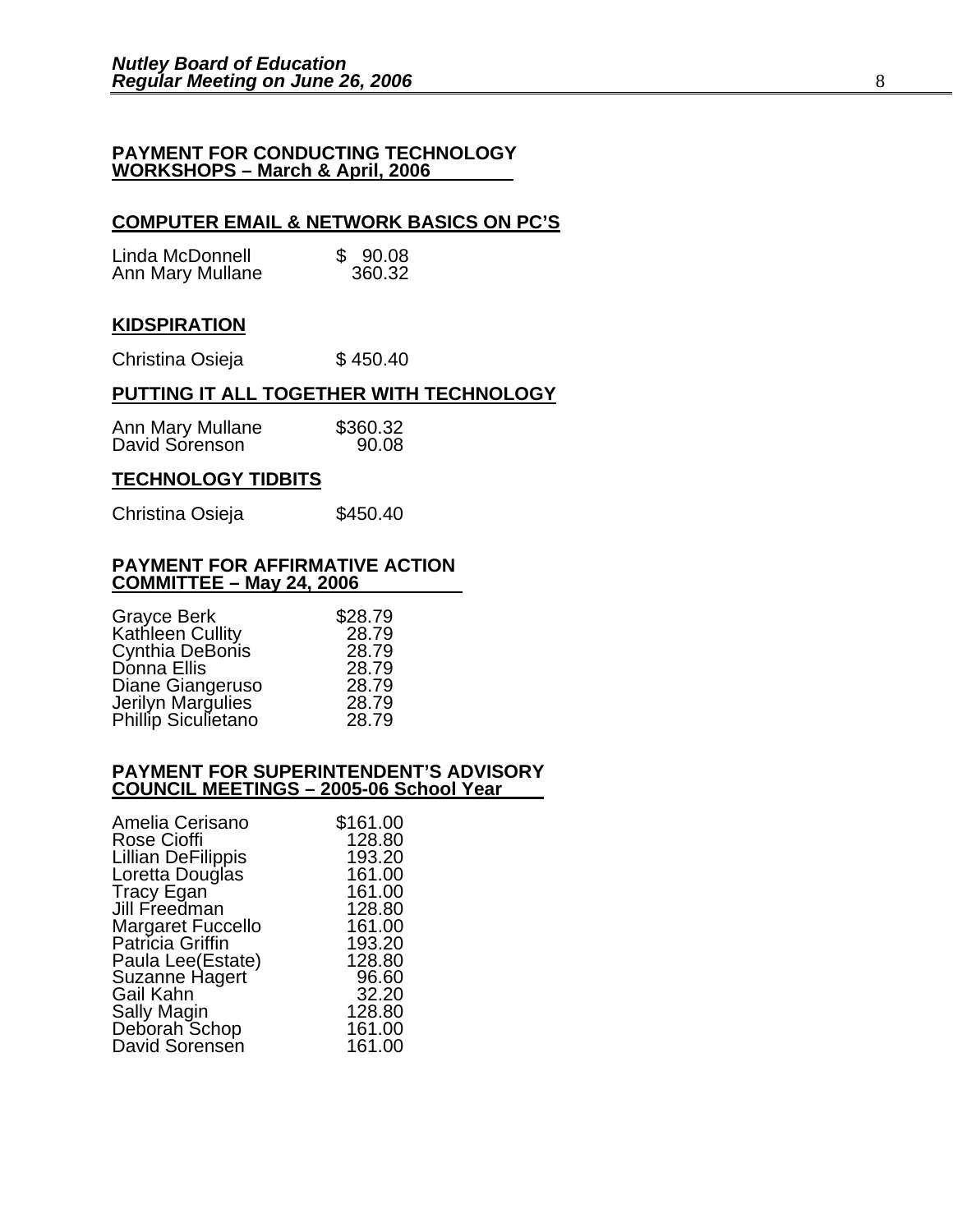#### **PAYMENT FOR EXTRA EVENING HOURS – P.T.O. Concerts - March,April,May,2006**

| Annemarie Carollo     | \$121.24 |
|-----------------------|----------|
| Rachel Klem           | 199.18   |
| <b>Baron Raymonde</b> | 277.12   |
| Pamela Struble        | 190.52   |

#### **CENTRAL DETENTION COVERAGE – May, 2006**

#### **High School**

| \$37.54 |
|---------|
| 18.77   |
| 37.54   |
| 18.77   |
| 75.08   |
| 18.77   |
| 37.54   |
| 18.77   |
| 319.09  |
| 206.47  |
|         |

#### **Franklin School**

| Jennifer Ambrose  | 75.08  |
|-------------------|--------|
| Joseph Cappello   | 75.08  |
| Tracy Egan        | 187.70 |
| Louis Manganiello | 56.31  |

#### **SATURDAY MORNING SUSPENSIONS – May, 2006**

### **High School**

| Joseph Cappello(HS-FMS)<br>Marcellino Marra(HS-FMS)<br>Denise Mazza | \$156.90<br>235.35<br>156.90 |
|---------------------------------------------------------------------|------------------------------|
| <b>Lawrence Mitschow</b><br>Lisa Vallo                              | 78.45<br>78.45               |
| <b>Franklin School</b>                                              |                              |

| Jennifer Ambrose | 78.45 |
|------------------|-------|
| Joseph Cappello  | 78.45 |
| Tracy Egan       | 78.45 |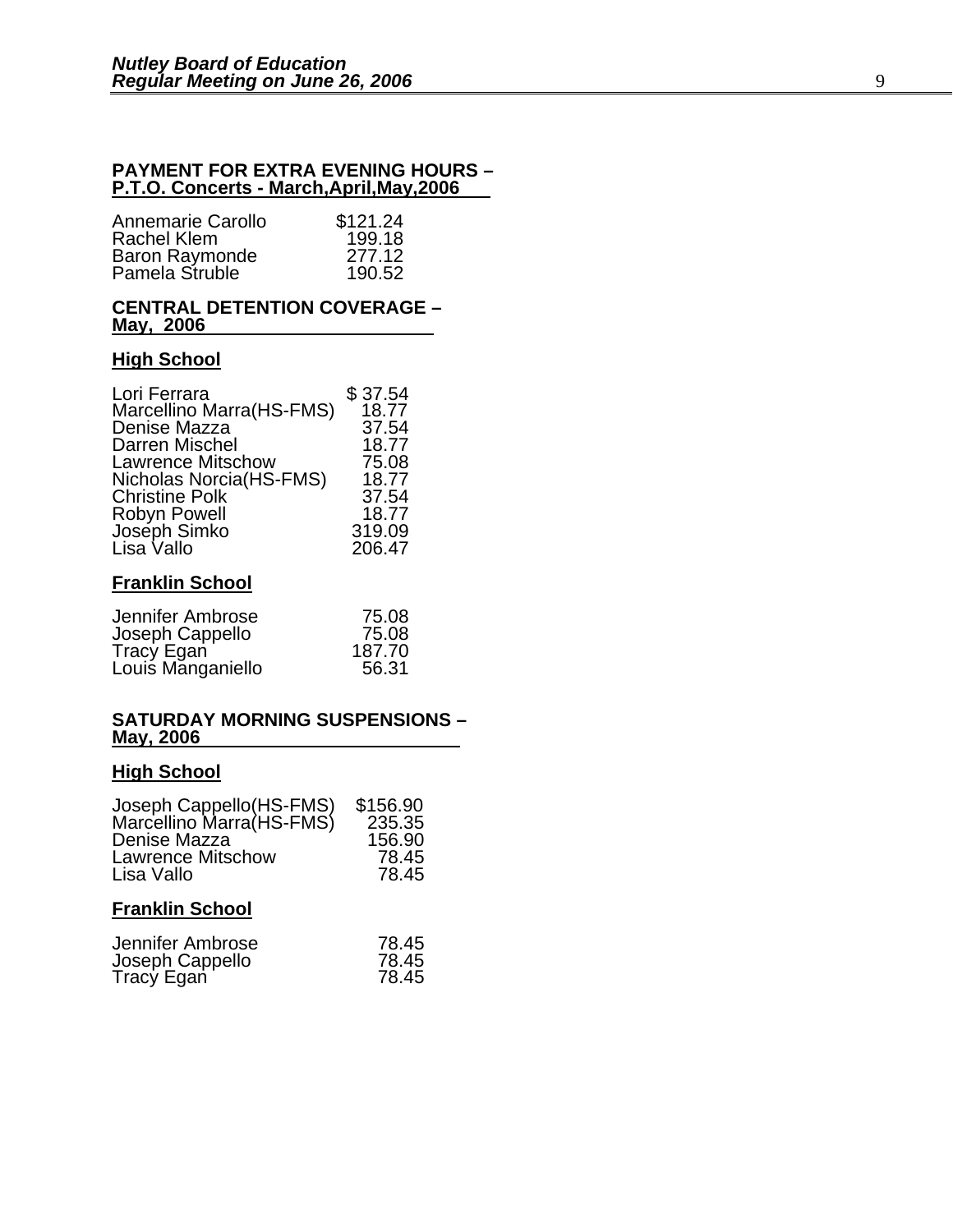#### 15. **EXTENDED SCHOOL YEAR PROGRAM – SUMMER 2006**

BE IT RESOLVED that the Board of Education approves the<br>Extended School Year Program, listed on the attached Schedule D, for the summer of 2006.

#### 16. **SPECIAL CLASS PLACEMENT - Educationally Disabled Student**

BE IT RESOLVED that the Board of Education authorizes the attendance of a student in out-of-district special education classes for the 2005-06 school year as follows:

| School                                       | No. of | <b>Students Classification</b> | <b>Effective</b><br>Date | Tuition            |
|----------------------------------------------|--------|--------------------------------|--------------------------|--------------------|
| Cornerstone<br>Day School<br>Springfield, NJ |        | SI D                           |                          | 5/16/06 \$7,681.70 |

#### 17. **RENAMING OF FRANKLIN MIDDLE SCHOOL**

Trustee Casale moved, and Trustee Moscaritola seconded, the following resolution. Upon being put to a roll call vote the resolution was approved.

WHEREAS for many years Mr. John H. Walker set an example for all to emulate by his commitment, dedication, and service to the Nutley Township community and especially to the Nutley School District and its children,

NOW BE IT RESOLVED that the Board of Education of the Township of Nutley approves the renaming of Franklin Middle School to John H. Walker Middle School in honor of Mr. Walker effective September 1, 2007.

#### 18. **TESTIMONIAL – Teacher Mrs. Anne B. Bevere**

Trustee Alamo moved, and Trustee Viola seconded, the following resolution. Upon being put to a roll call vote the resolution was approved.

Whereas, Mrs. Anne B. Bevere has tendered her resignation as Franklin Middle School teacher, effective July 1, 2006 and has signified her intention of retiring from active service, and

WHEREAS, Mrs. Bevere has taught in the Nutley Public Schools for a period of twenty-one years, and

WHEREAS, through the years Mrs. Bevere has exemplified the finest qualities of the teaching profession at all times.

#### **EXTENDED DAY SUMMER 2006 D**

### **SPECIAL CLASS**

#### **RENAME FMS SCHOOL**

#### **TESTIMONIAL**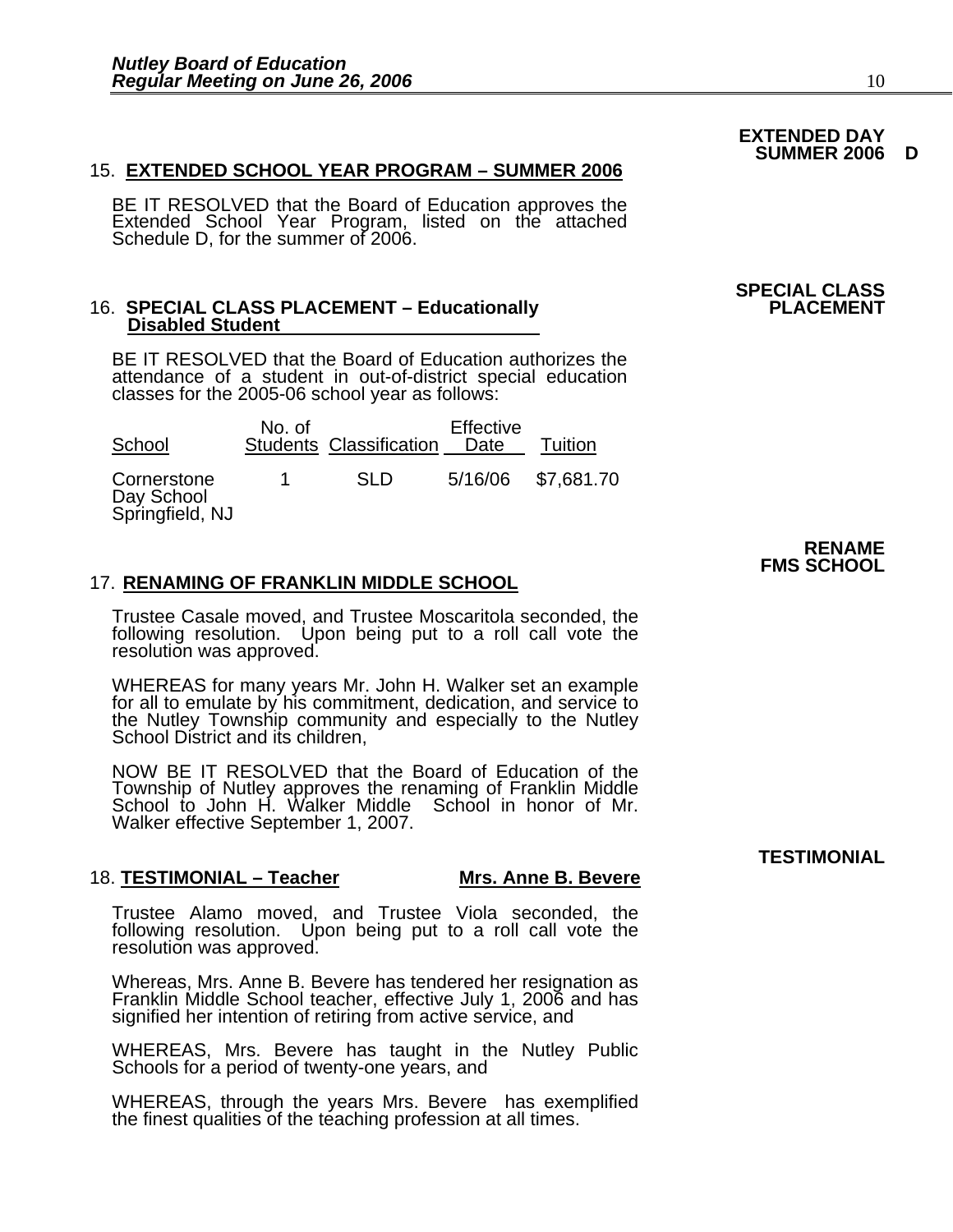NOW, THEREFORE, BE IT RESOLVED, That the Board of Education expresses to Mrs. Bevere its deep appreciation of her long and faithful service and extends to her its best wishes for continued health and happiness, and

BE IT FURTHER RESOLVED, That this resolution be made a part of the minutes of this meeting and a copy presented to Mrs. Bevere.

#### 19. **APPOINTMENTS – SCHOOL POOL FOR EXCESS LIABILITY LIMITS JOINT INSURANCE FUND (SPELL JIF)**

Trustee Alamo moved, and Trustee Parisi seconded, the following resolution. Upon being put to a roll call vote the resolution was approved.

BE IT RESOLVED that the Board of Education appoints Robert A. Green, Jr. as the Delegate and Michael De Vita as the Alternate Delegate for the School Pool or Excess Liability Limits Joint Insurance Fund (SPELL JIF).

#### 20. **APPOINTMENT – Secretary**

Trustee Viola moved, and Trustee Alamo seconded, the following resolution. Upon being put to a roll call vote the resolution was approved.

BE IT RESOLVED that the Board of Education approves the appointment of Mrs. Linda Jernick as a Group 1, ten-month secretary to the Athletic Director for the 2006/2007 school year, effective September 1, 2006 at the annual Salary guide. Upon conclusion of negotiations, the salary will<br>be adjusted in accordance with the 2006/2007 Secretarial Salary Guide.

#### 21. APPOINTMENTS - Summer Custodial Employment **SUMMER**

Trustee Moscaritola moved, and Trustee Parisi seconded, the following resolution. Upon being put to a roll call vote the resolution was approved.

BE IT RESOLVED that the Board of Education approves the following<br>personnel to be employed as summer custodial and grounds employees for the summer of 2006:

|                             | <b>Step</b> | <b>Hourly Rate</b> |
|-----------------------------|-------------|--------------------|
| Joseph Carlo                |             | 7.50               |
| <b>Christopher DeMatteo</b> |             | 7.50               |
| Michael DiMunno             |             | 7.50               |
| <b>Hye Chun Gehring</b>     | л           | 7.50               |

**APPOINT**

## **APPOINT<br>SECRETARY**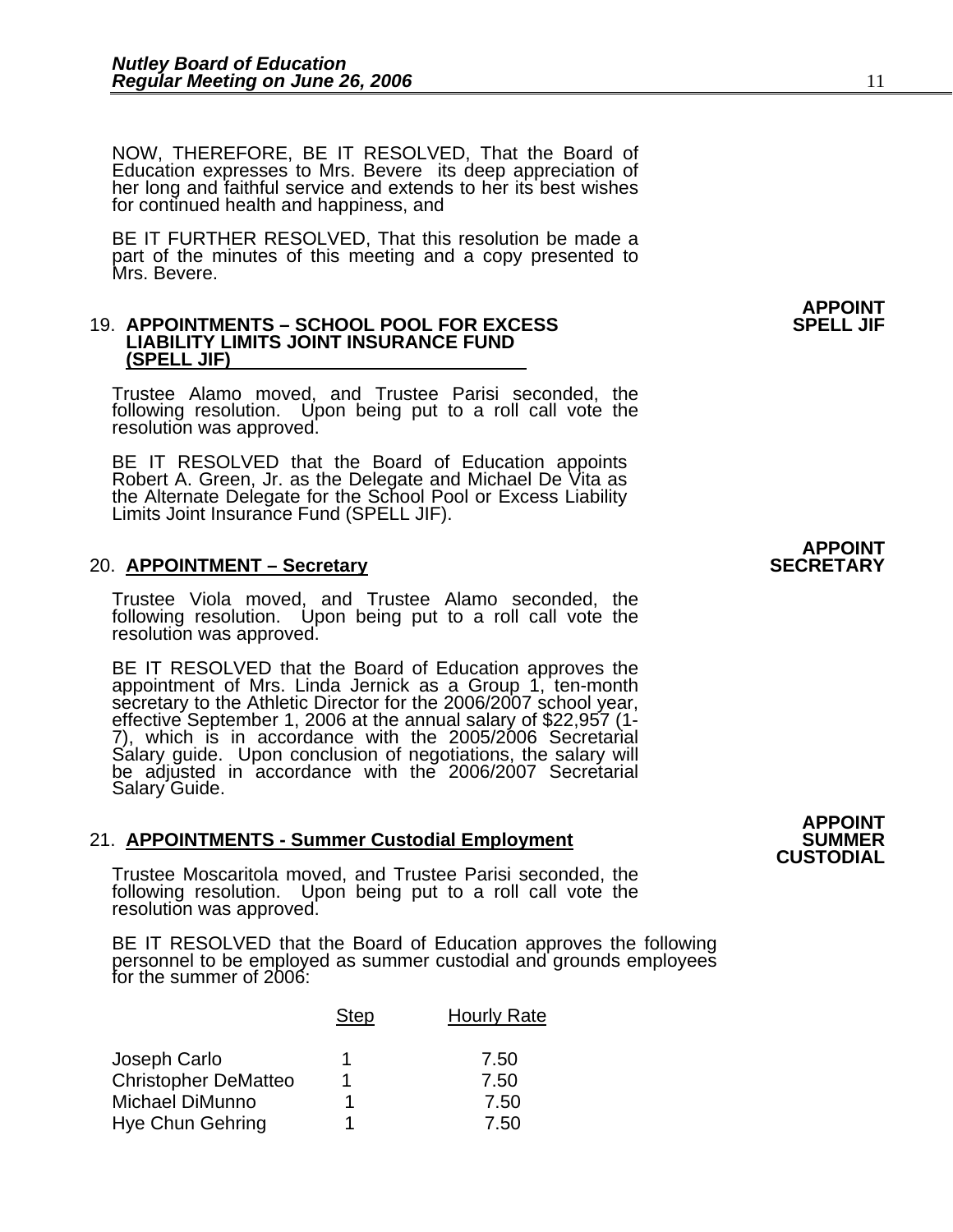#### 22. **APPOINTMENTS – Summer Employment**

Trustee Williams moved, and Trustee Casale seconded, the following resolution. Upon being put to a roll call vote the resolution was approved.

BE IT RESOLVED that the Board of Education approves the following personnel be permitted to work during the summer of 2006 as follows:

|                  | Nancy Kehayes -K-12 Coordinator of Business<br>Technical Education | -five (5) days<br>per diem rate |
|------------------|--------------------------------------------------------------------|---------------------------------|
|                  | Ann Mary Mullane - Business/Technology                             | -five (5) days<br>per diem rate |
| Christina Osieja | - Business/Technology                                              | -five (5) days<br>per diem rate |

#### 23. **RETIREMENT – Special Education Teacher**

Trustee Casale moved, and Trustee Reilly seconded, the following resolution. Upon being put to a roll call vote the resolution was approved.

BE IT RESOLVED that the Board of Education approves the acceptance of the retirement of Mr. Michael A. Pace, elementary special education teacher, effective July 1, 2006.

### 24. **APPOINTMENTS – Basic Skills Summer Enrichment SUMMER ENRICH. Program PROGRAM**

Trustee Reilly moved, and Trustee Viola seconded, the following resolution. Upon being put to a roll call vote the resolution was approved.

BE IT RESOLVED that the Board of Education approves the appointments of the 2006 Basic Skills Summer Enrichment Program as part of the 2005/2006 Basic Skills Improvement Program:

Jacqueline Maddi - Teacher Nicholas Serio - Aide

### 25. **RESCIND APPOINTMENTS – Basic Skills Summer SUMMER ENRICH. Enrichment Program PROGRAM**

Trustee Del Tufo moved, and Trustee Viola seconded, the following resolution. Upon being put to a roll call vote the resolution was approved.

# **APPOINT BASIC SKILLS**



## **APPOINT SUMMER**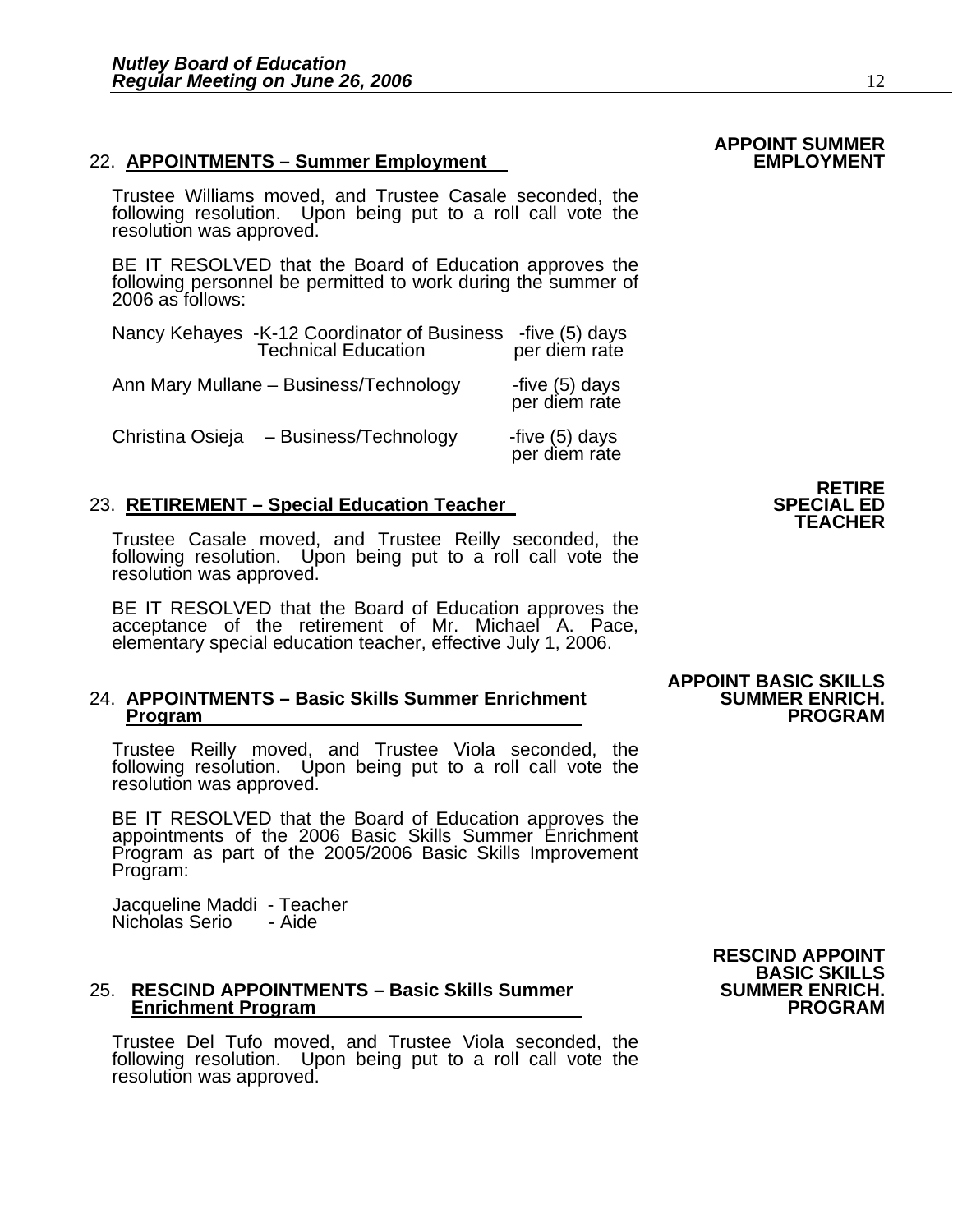BE IT RESOLVED that the Board of Education approves the rescinding of the resolution approved at the June 12, 2006 Board Meeting for the following personnel, for the 2006 Basic Skills Summer Enrichment Program:

Emanuel Fierro - Teacher Jessica Chesney - Aide

#### **APPOINT SPELICAL ED SUMMER PROGRAM**

#### 26. **APPOINTMENTS – Special Education Summer Program\_\_\_\_\_\_\_\_\_\_\_\_\_\_\_\_\_**

Trustee Parisi moved, and Trustee Reilly seconded, the following resolution. Upon being put to a roll call vote the resolution was approved.

BE IT RESOLVED that the Board of Education approves the appointments of the following personnel for the 2006 Special Education Summer Program:

| <b>Luke Cardinale</b>        | Teacher                          | \$2,012 |
|------------------------------|----------------------------------|---------|
| Claudia Marra                | Teacher                          | 2,012   |
| Nicholas Norcia              | Teacher                          | 2,012   |
| Amanda Rasczyk               | Teacher                          | 2,012   |
| <b>Judy Rasczyk</b>          | Teacher                          | 2,012   |
| Joniene Ryder                | Teacher                          | 2,012   |
| Phillip Siculietano          | Teacher                          | 2,012   |
| Patricia Sloan               | Teacher                          | 2,012   |
| Donna Zarra                  | Speech<br><b>Therapist</b>       | 2,012   |
| Donna Cargill                | Occupational<br><b>Therapist</b> | 2,012   |
| <b>Karen Chasmar</b>         | Physical<br>Therapist            | 2,012   |
| <b>Tina Ciccolella</b>       | <b>Hourly Aide</b>               | 13.47   |
| <b>Carol Costanzo</b>        | <b>Hourly Aide</b>               | 13.47   |
| <b>Cindy Gianfrancesco</b>   | <b>Hourly Aide</b>               | 13.47   |
| <b>Tracy Giuriceo</b>        | <b>Hourly Aide</b>               | 13.47   |
| Karen Homyak                 | <b>Hourly Aide</b>               | 13.47   |
| <b>Francine Lambroschino</b> | <b>Hourly Aide</b>               | 13.47   |
| Nadine Meola                 | <b>Hourly Aide</b>               | 13.47   |
| <b>Barbara Polito</b>        | <b>Hourly Aide</b>               | 13.47   |
| Melissa Rosamilia            | <b>Hourly Aide</b>               | 13.47   |
| <b>Barbara Sarno</b>         | <b>Hourly Aide</b>               | 13.47   |
| Mary Venable                 | <b>Hourly Aide</b>               | 13.47   |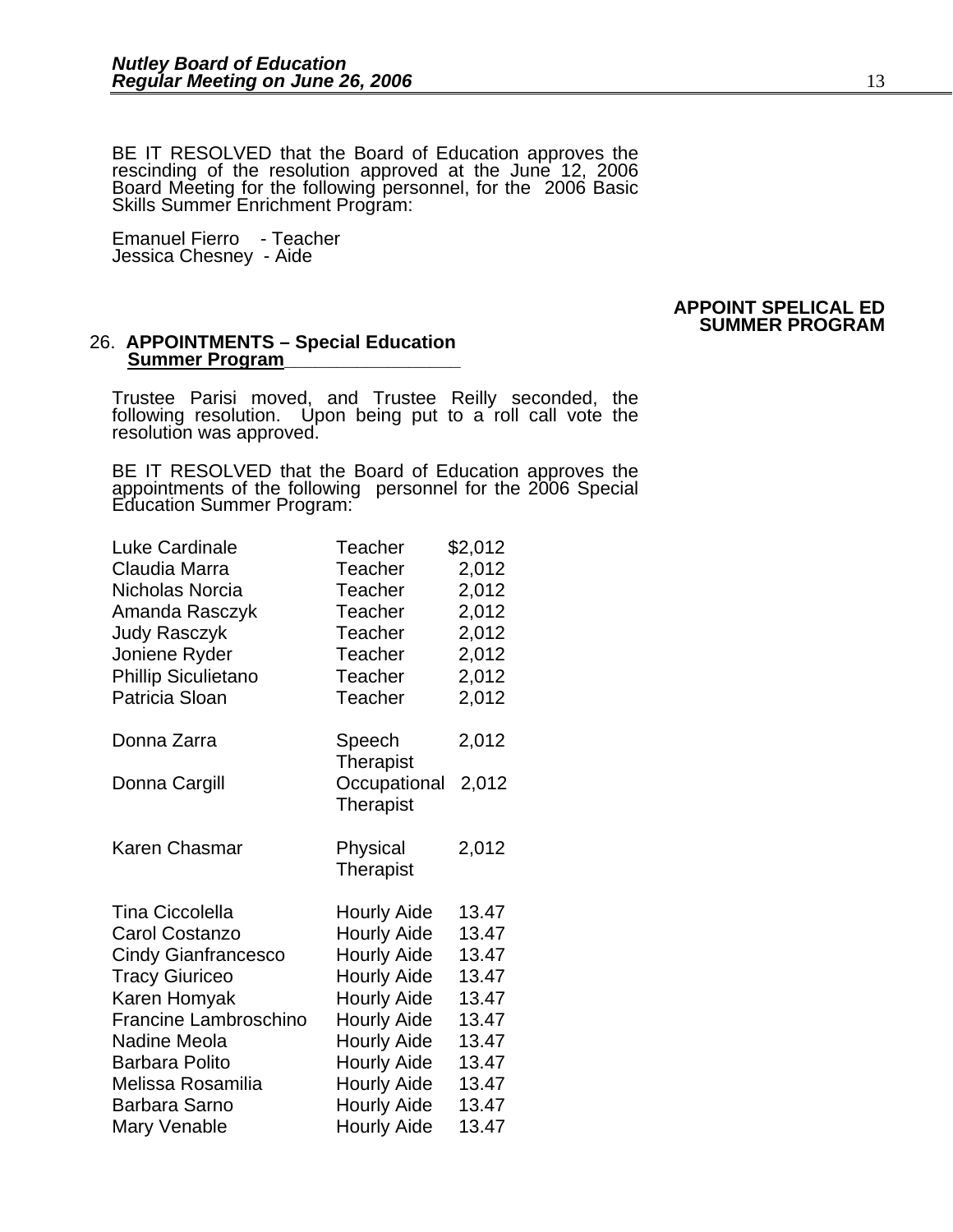#### 27. **REAPPOINTMENT – NON-TENURED TEACHERS TEACHERS**

Trustee Alamo moved, and Trustee Parisi seconded, that the following resolution be amended to remove the following names:

| Mischel, Darren    | $M.A.+30$   | 12           |
|--------------------|-------------|--------------|
| Moscaritola, Holly | <b>B.A.</b> | <sup>8</sup> |
| Reilly, Laura      | <b>B.A.</b> | 8            |

Upon being put to a roll call vote the following resolution was approved.

BE IT RESOLVED that the Board of Education approves the reappointment of the nontenured teachers listed below for the 2006/2007 school year, at the classification and step of the 2005/2006 Teachers' Salary Guide as indicated. Upon conclusion of salary negotiations the classification and step will be adjusted in accordance with the 2006/2007 Teachers' Salary Guide.

| <u>NAME</u>           | <b>DEGREE</b> | <b>STEP</b> | <u>P/T</u> |
|-----------------------|---------------|-------------|------------|
| Barrett, Erin         | M.A.          | 7           |            |
| Bergen, Abigail       | $M.A.+15$     | 11          |            |
| Bocchino, Dara        | <b>B.A.</b>   | 6           |            |
| Bresnan, Susan        | $M.A.+30$     | 12          |            |
| Cancelliere, Danielle | B.A.          | 6           | $p/t$ .5   |
| Cardinale, Luke       | B.A.          | 9           |            |
| Constante, Joseph     | B.A.          | 9           |            |
| Coppola, Alicia       | B.A.          | 7           |            |
| DiCristo, Daniel      | B.A.          | 6           |            |
| DiGiacomo, Dana       | B.A.          | 8           | $p/t$ .5   |
| DiGregorio, Steven    | $B.A.+30$     | 22          |            |
| Dingwell, Susan       | B.A.          | 14          | $p/t$ .5   |
| D'Urso, Tina          | B.A.          | 7           |            |
| Echevarria, Melissa   | B.A.          | 7           |            |
| Fierro, Emanuela      | B.A.          | 8           | $p/t$ .5   |
| Francia, Frank        | B.A.          | 91/2        |            |
| Fredricks, Deanna     | B.A.          | 6           |            |
| Frusteri, Michelle    | $M.A.+15$     | 9           |            |
| Gabriele, Patrick     | B.A.          | 8           |            |
| Gratz, Katianne       | B.A.          | 8           |            |
| Grella, Jaimee        | B.A.          | 8           |            |
| (Giglio)              |               |             |            |
| Groeling, Flavia      | $B.A.+15$     | 6           | p/t.5      |

### **REAPPOINT NON-TENURED**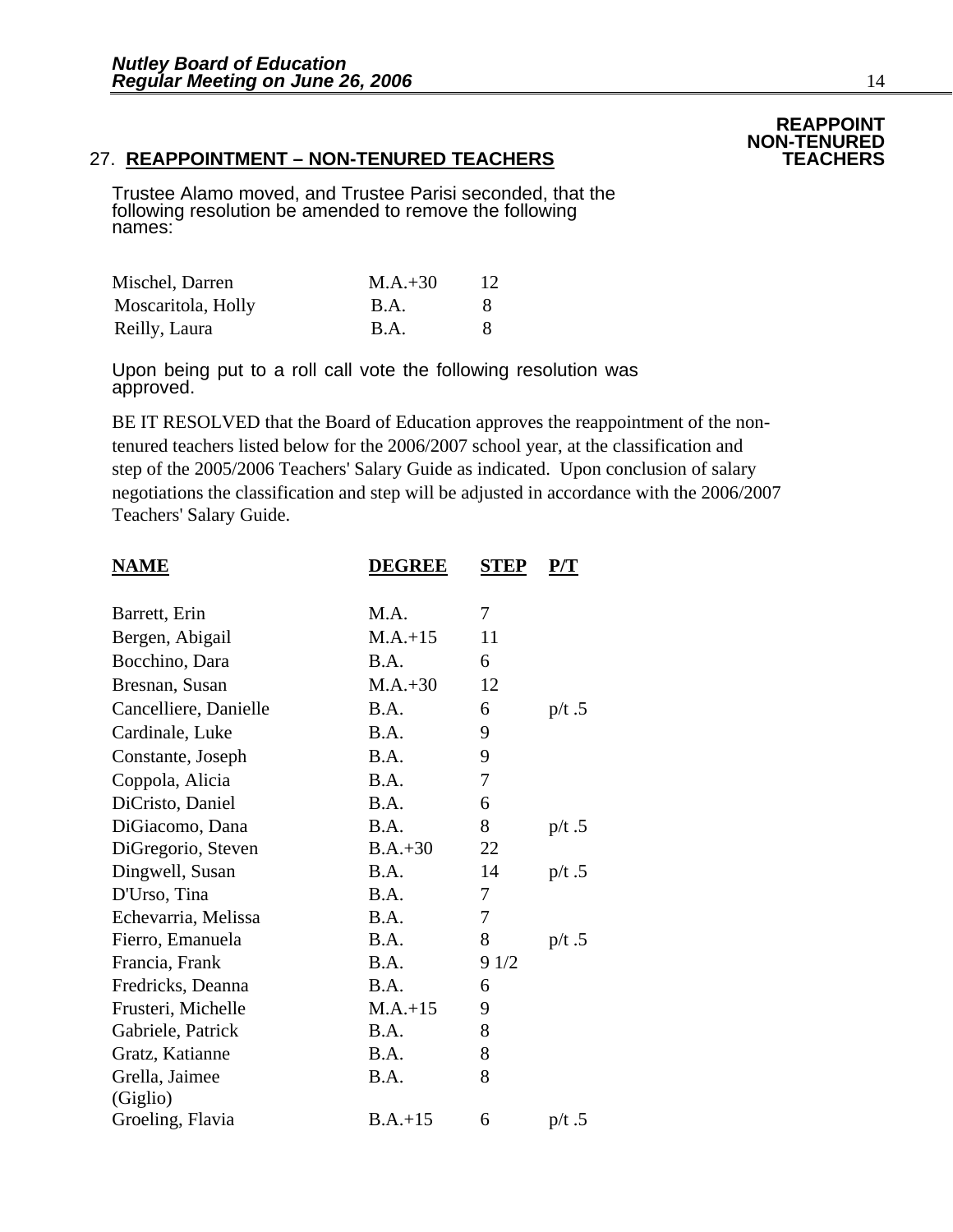| Hardie, Megan                | M.A.      | 7    |          |
|------------------------------|-----------|------|----------|
| Hollywood, Kelly             | B.A.      | 6    | $p/t$ .5 |
| Huggins, Tarik               | B.A.      | 7    |          |
| Hungler, Johanna             | $B.A.+15$ | 8    |          |
| Inguanti, Connie             | B.A.      | 6    | $p/t$ .5 |
| Isiminger, Crispulo          | B.A.      | 7    |          |
| Jernick, Jessica             | B.A.      | 8    |          |
| Jousset, Courtney            | $B.A.+15$ | 7    |          |
| Klecak, Karen                | M.A.      | 8    |          |
| Knobloch, Jennifer           | B.A.      | 7    |          |
| LoCurcio, Carol              | M.A.      | 10   |          |
| Maddi, Jacqueline            | $B.A.+15$ | 7    |          |
| Maggiano, Pamela             | M.A.      | 8    |          |
| Maher, Mary Anne (Kenny)     | $B.A.+30$ | 8    |          |
| Maiello, John                | $B.A.+30$ | 22   |          |
| Markovic, Nikola             | B.A.      | 6    |          |
| Marra, Claudia               | B.A.      | 7    |          |
| McQuade, Michael             | B.A.      | 8    |          |
| Miller, Rebecca (Fine)       | $B.A.+15$ | 6    |          |
| Naumoff, Michael             | Doc.      | 9    |          |
| Orsini, Noelle               | $M.A.+15$ | 9    |          |
| Osetto, Danine               | M.A.      | 6    | $p/t$ .5 |
| Pate, Tara                   | B.A.      | 7    |          |
| Pavlecka, Erika              | B.A.      | 6    | $p/t$ .5 |
| Peters, Janine               | B.A.      | 7    |          |
| Piacenza, Valerie            | $B.A.+15$ | 8    |          |
| Picard, Mark                 | B.A.      | 9    |          |
| Polk, Christine              | $M.A.+30$ | 9    |          |
| Rusert, Kimberly             | $M.A.+30$ | 10   | $p/t$ .5 |
| SanGiovanni, Nicole          | B.A.      | 8    |          |
| Sasso, Frank                 | M.A.      | 10   |          |
| Schellato, Nicolette         | M.A.      | 8    |          |
| Simko, Joseph                | $B.A.+15$ | 7    |          |
| Smith, Peter                 | $M.A.+30$ | 10   |          |
| Sorrentino, Lynn             | B.A.      | 8    |          |
| Stark-Houck, Sandra<br>Lynne | M.A.      | 11   |          |
| Surmatis, Anthony            | Doc.      | 10   |          |
| Syme, Heather                | M.A.      | 8    |          |
| Tirri, Stephanie             | B.A.      | 7    |          |
| (Binaghi)                    |           |      |          |
| Tiene, Debra                 | $B.A.+15$ | 6    | $p/t$ .5 |
| Vernaleken, Erin             | B.A.      | 61/2 |          |
| Weiss, Jennifer              | $B.A.+30$ | 8    |          |
| Zaros, Stephanie Ann         | B.A.      | 7    |          |
| Zarra, Donna                 | B.A.      | 9    |          |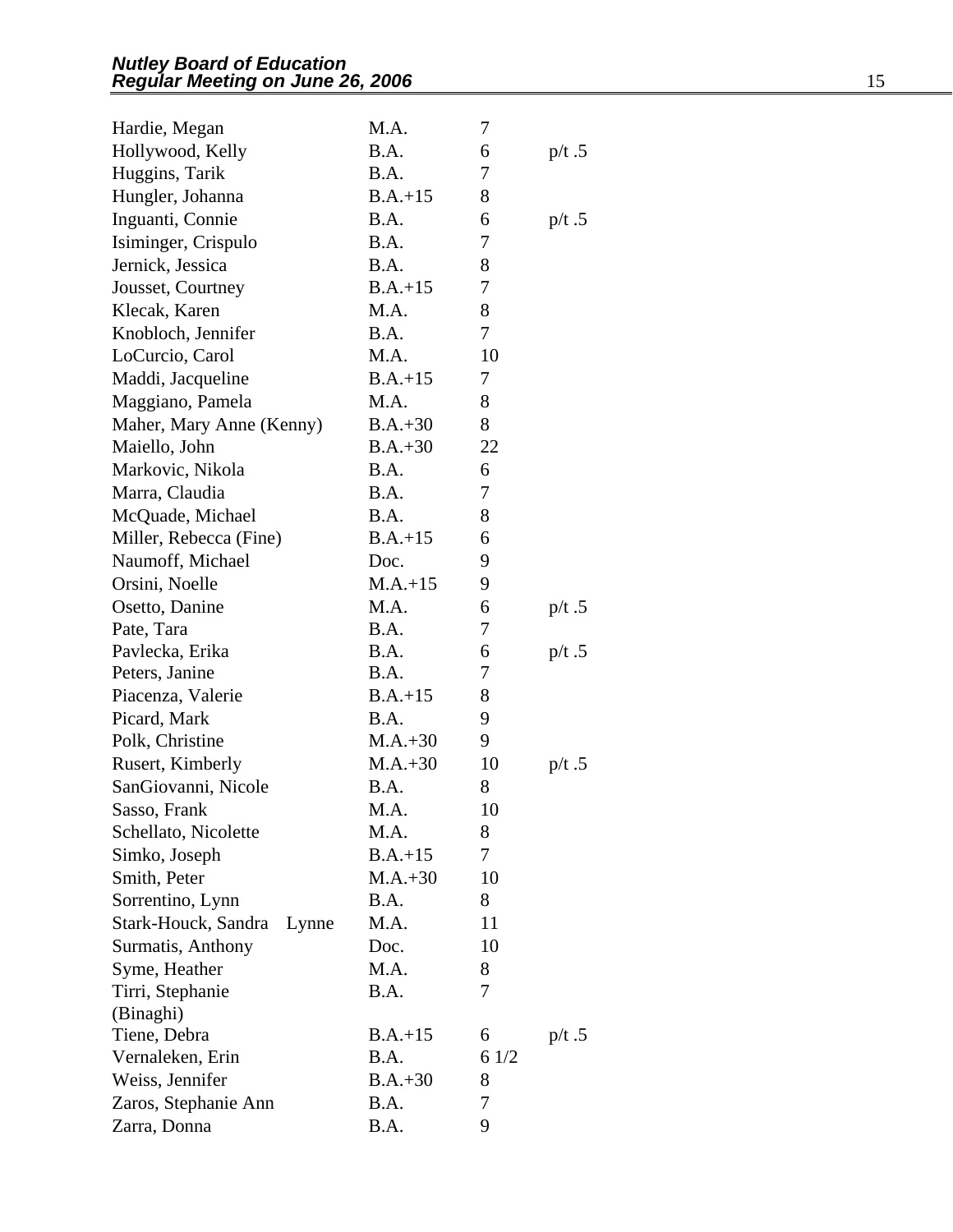#### 28. **REAPPOINTMENT – NON-TENURED TEACHERS TEACHERS**

Trustee Parisi moved, and Trustee Casale seconded, the following resolution. Upon being put to a roll call vote the<br>resolution was approved with Trustees Moscaritola and Reilly<br>abstaining pursuant to law.

BE IT RESOLVED that the Board of Education approves the reappointment of the nontenured teachers listed below for the 2006/2007 school year, at the classification and step of the 2005/2006 Teachers' Salary Guide as indicated. Upon conclusion of salary negotiations the classification and step will be adjusted in accordance with the 2006/2007 Teachers' Salary Guide.

| <b>NAME</b>        | <b>DEGREE</b> | <b>STEP</b> |
|--------------------|---------------|-------------|
| Moscaritola, Holly | B.A.          | x           |
| Reilly, Laura      | B.A.          | x           |

## 29. **ALLOCATION OF SALARIES – FEDERALLY FUNDED FEDERALLY-FUNDED PROGRAM PROGRAM**

# **ALLOCATION SALARIES**

Trustee Moscaritola moved, and Trustee Casale seconded, the following resolution. Upon being put to a roll call vote the resolution was approved.

BE IT RESOLVED that the personnel listed below previously appointed to the respective positions, be paid salaries in full or in part from funds of the Federal programs noted.

|              |                |                         | <b>GRANT</b>  | <b>ANNUAL</b> | <b>PROGRAM</b> |
|--------------|----------------|-------------------------|---------------|---------------|----------------|
| <b>GRANT</b> | <b>NAME</b>    | <b>POSITION</b>         | <b>SALARY</b> | <b>SALARY</b> | <b>PERCENT</b> |
|              |                |                         |               |               |                |
| Title I      | N. Orsini      | Teacher                 | 9,218.29      | 48,517.00     | 19%            |
| <b>NCLB</b>  | D. Contreras   | Teacher                 | 10,055.40     | 50,277.00     | 20%            |
|              | P. Maggiano    | Teacher                 | 4,398.50      | 23,150.00     | 19%            |
|              | D. Cancelliere | Teacher                 | 7,290.00      | 20,250.00     | 36%            |
|              | K. Hollywood   | Teacher                 | 7,290.00      | 20,250.00     | 36%            |
|              | G. Masino      | Teacher                 | 19,226.31     | 51,963.00     | 37%            |
|              | M. Echevarria  | Teacher                 | 20,088.00     | 41,500.00     | 48%            |
|              | D. Cleary      | Teacher                 | 21,506.00     | 79,501.00     | 27%            |
|              | L. Reilly      | Teacher                 | 18,186.00     | 43,300.00     | 42%            |
|              | C. Inguanti    | Teacher                 | 8,707.50      | 20,250.00     | 43%            |
|              | M. Francioso   | <b>Director Stipend</b> | 4,000.00      | 4.000.00      | 100%           |
|              | D. Giangeruso  | Secretary               | 2,579.00      | 51,571.00     | 5%             |
|              |                | TOTAL                   | 132,545.00    |               |                |

### **REAPPOINT NON-TENURED**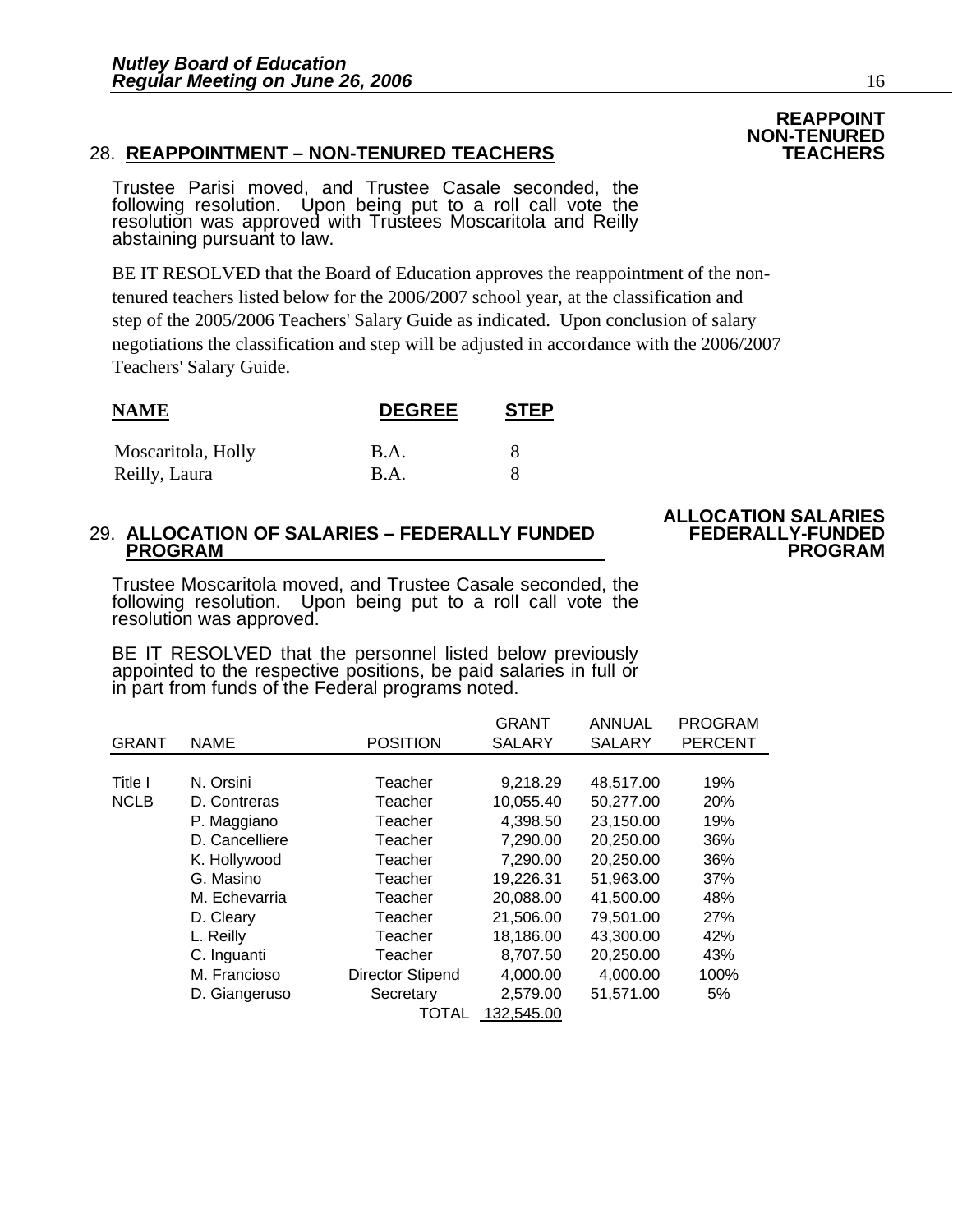| Title II A<br><b>NCLB</b> | K. Puzio<br>L. Sorrentino<br>J. Jernick<br>Family Math & Science | Teacher<br>Teacher<br>Teacher<br><b>TOTAL</b>                 | 24,961.00<br>24,248.00<br>24,248.00<br>10,810.00<br>84,267.00  | 45,384.00<br>43,300.00<br>43,300.00<br>10,810.00 | 55%<br>56%<br>56%<br>100%    |
|---------------------------|------------------------------------------------------------------|---------------------------------------------------------------|----------------------------------------------------------------|--------------------------------------------------|------------------------------|
| Title III<br><b>NCLB</b>  | K. Rusert<br>D. Giangeruso                                       | Teacher<br><b>Secretary Stipend</b><br><b>TOTAL</b>           | 20,281.00<br>480.00<br>20,761.00                               | 26,686.00<br>480.00                              | 76%<br>100%                  |
| Title IV<br><b>NCLB</b>   | N. Ferrara                                                       | <b>Residency Officer</b><br><b>TOTAL</b>                      | 4,160.00<br>4,160.00                                           | 52,000.00                                        | 8%                           |
| Title V<br><b>NCLB</b>    | N. Orsini                                                        | Teacher<br><b>TOTAL</b>                                       | 7,730.00<br>7,730.00                                           | 48,517.00                                        | 16%                          |
| $IDEA - B$                | A. Coppola<br>K. Chasmar<br>M. Paterno<br>C. Gianfrancesco       | Teacher<br><b>Physical Therapist</b><br>Aide<br>Aide<br>TOTAL | 41.500.00<br>66,000.00<br>17,036.00<br>17,036.00<br>141,572.00 | 41,500.00<br>66,000.00<br>17,036.00<br>17,036.00 | 100%<br>100%<br>100%<br>100% |
| <b>IDEA</b><br>PRESCH.    | J. Maddi<br>J. Ponzoni                                           | Teacher<br>Aide<br>TOTAL                                      | 16,575.00<br>9,665.00<br>26,240.00                             | 42,500.00<br>25,434.00                           | 39%<br>38%                   |

GRAND TOTAL 417,275.00

#### 30. **RESCIND/REAPPOINT CONTRACT – Superintendent CONTRACT of Schools**

Trustee Williams moved, and Trustee Parisi seconded, the following resolution. Upon being put to a roll call vote the resolution was approved.

BE IT RESOLVED that the current Contract between Joseph S. Zarra, Superintendent of Nutley Schools and the Nutley Board of Education dated February 17, 2005 be rescinded effective June 30, 2006, and

BE IT FURTHER RESOLVED that the Board of Education approve a new Contract between Joseph S. Zarra,<br>Superintendent and the Nutley Board of Education<br>commencing July 1, 2006 and ending on June 30, 2011, a copy of which Contract is on file in the Board office.

Several trustees recognized Mr. Zarra for the superior job he performed during the absence of a Business Administrator and Assistant Superintendent.

### **RESCIND/REAPPOINT SUPERINTENDENT**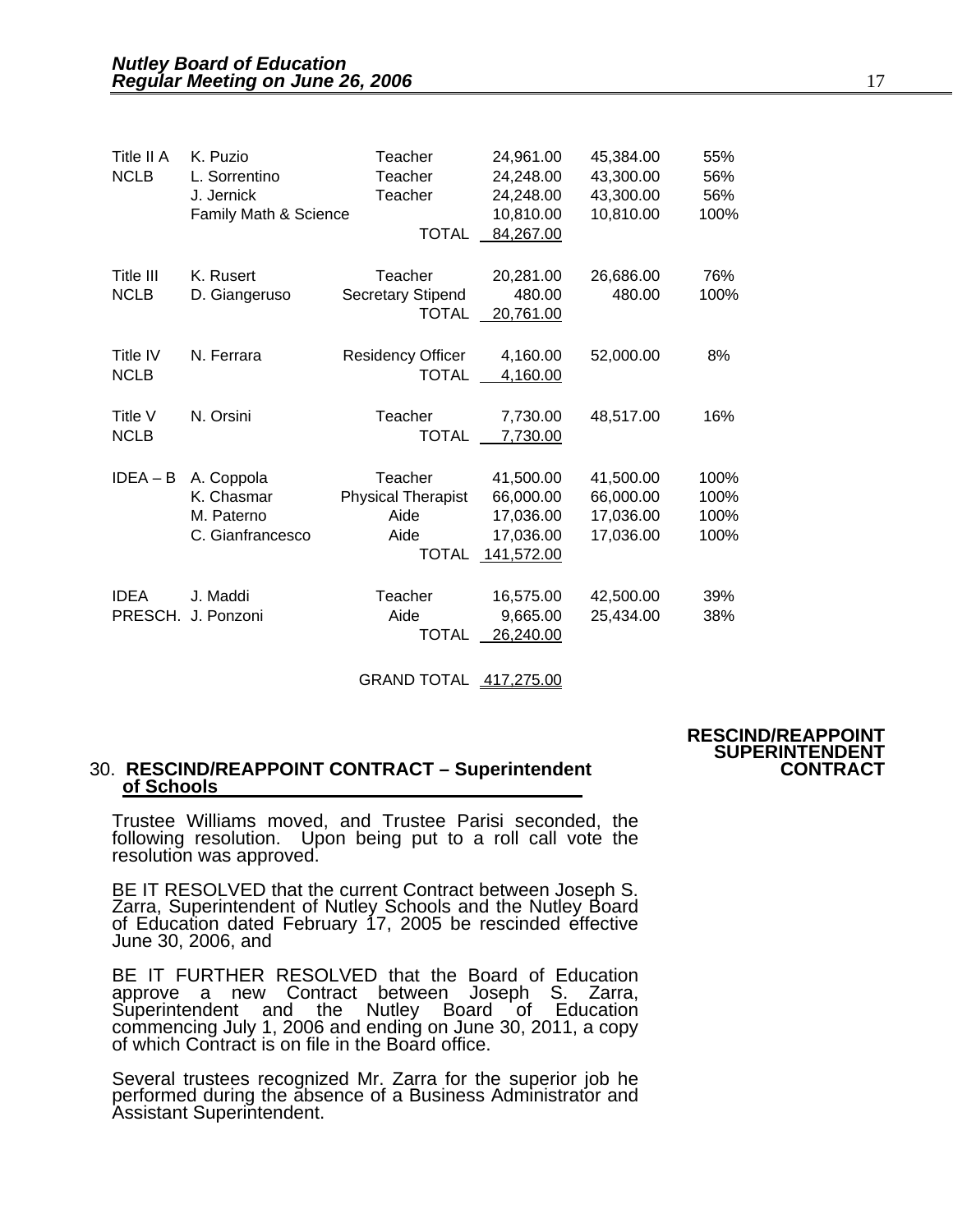#### 31. **TESTIMONIAL – Teacher Mr. Michael A. Pace**

Trustee Reilly moved, and Trustee Casale seconded, the following resolution. Upon being put to a roll call vote the<br>resolution was approved.

WHEREAS, Mr. Michael A. Pace has tendered his resignation as elementary teacher, effective July 1, 2006 and has signified his intention of retiring from active service, and

WHEREAS, Mr. Pace has taught in the Nutley Public Schools for a period of thirty-four years, and

WHEREAS, through the years Mr. Pace has exemplified the finest qualities of the teaching profession at all times.

NOW, THEREFORE, BE IT RESOLVED, That the Board of Education expresses to Mr. Pace its deep appreciation of his long and faithful service and extends to him its best wishes for continued health and happiness, and

BE IT FURTHER RESOLVED, That this resolution be made a part of the minutes of this meeting and a copy presented to Mr. Pace.

Superintendent Zarra spoke highly about the retirees and their wealth of knowledge that will last through the children they taught for years to come.

### **BUSINESS ADMINISTRATOR/** *BUSINESS ADMINISTRATOR/* **BOARD SECRETARY'S RESOLUTIONS** RESOLUTIONS

Trustee Parisi moved, and Trustee Casale seconded, a Board approves the Business Administrator/Board Secretary's Resolutions numbers 1 through 17 as listed below.

The Business Administrator/Board Secretary's Resolutions 1 through 17 was approved by roll call vote with the following exception:

1. Trustee Reilly abstained on Check #69968 – Laura Reilly – Tuition Reimbursement.

#### **1. SECRETARY & TREASURER'S REPORT**

BE IT RESOLVED that the Board of Education approves the acknowledgement and acceptance of the reports of the Board Secretary (Appendix A) and Treasurer of School Monies (Appendix B) for the period of May 31, 2006.

**BA/BOARD** 

### **SECY. & TREAS.**<br>REPORTS

### **TESTIMONIAL**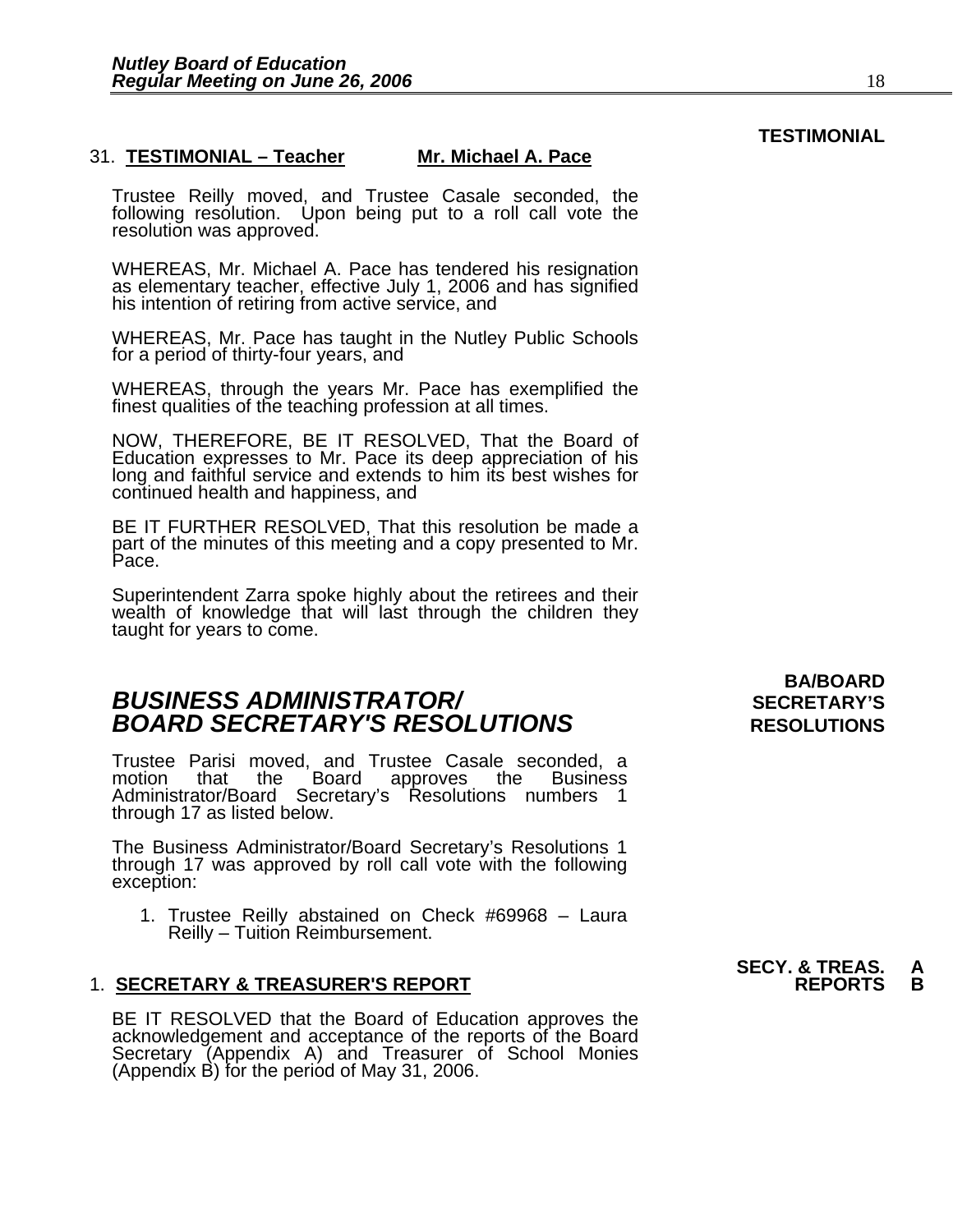#### 2. **CERTIFICATION OF MAJOR ACCOUNT FUND STATUS**

BE IT RESOLVED that pursuant to NJAC 6A:23-2.11(c) 4, the<br>Nutley Board of Education certifies that as of April 30, 2006,<br>after review of the Secretary's monthly financial report<br>(Appropriations section) and upon consultati meet the district's financial obligations for the remainder of the fiscal year. (Major funds are General Fund, Capital Projects and Debt Service.)

### 3. **BILLS AND MANDATORY PAYMENTS MANDATORY C PAYMENTS**

BE IT RESOLVED that the Board of Education approves the payment of bills and mandatory payments dated June 26, 2006 in the total amount of \$6,180,501.89 (Appendix C).

### 4. **REQUESTS FOR USE OF SCHOOL BUILDINGS AND USE OF BUILDINGS D**

BE IT RESOLVED that the Board of Education approves the requests for the use of school buildings and grounds (Appendix D), that conform to the rules and regulations set by the Board of Education.

5. TRANSFER SCHEDULE<br>
BE IT RESOLVED that the Board of Education approves, in **SCHEDULE** compliance with NJAC 6A:23-2.11(c)3ii, and NJSA 18A:22-8-1, the transfers in the 2005-06 budget dated May 31, 2006 in the amount of \$82,615.00 as appended (Appendix E).

#### 6. **ESTABLISH TUITION RATES FOR THE 2006-07 TUITION RATES SCHOOL YEAR**

BE IT RESOLVED that the Nutley Board of Education approves the tuition rates for out-of-district students attending Nutley schools for the 2006-07 school year be established as follows:

#### **Grade**

| Kindergarten              | \$7,316 |
|---------------------------|---------|
| $1 - 5$                   | 9,522   |
| $6 - 8$                   | 9,431   |
| $9 - 12$                  | 10,115  |
| Learning and/or           |         |
| Lang. Disabled            | 18,836  |
| <b>Preschool Disabled</b> | 11,640  |

**BILLS &** 

## **GROUNDS AND GROUNDS**

**ESTABLISH**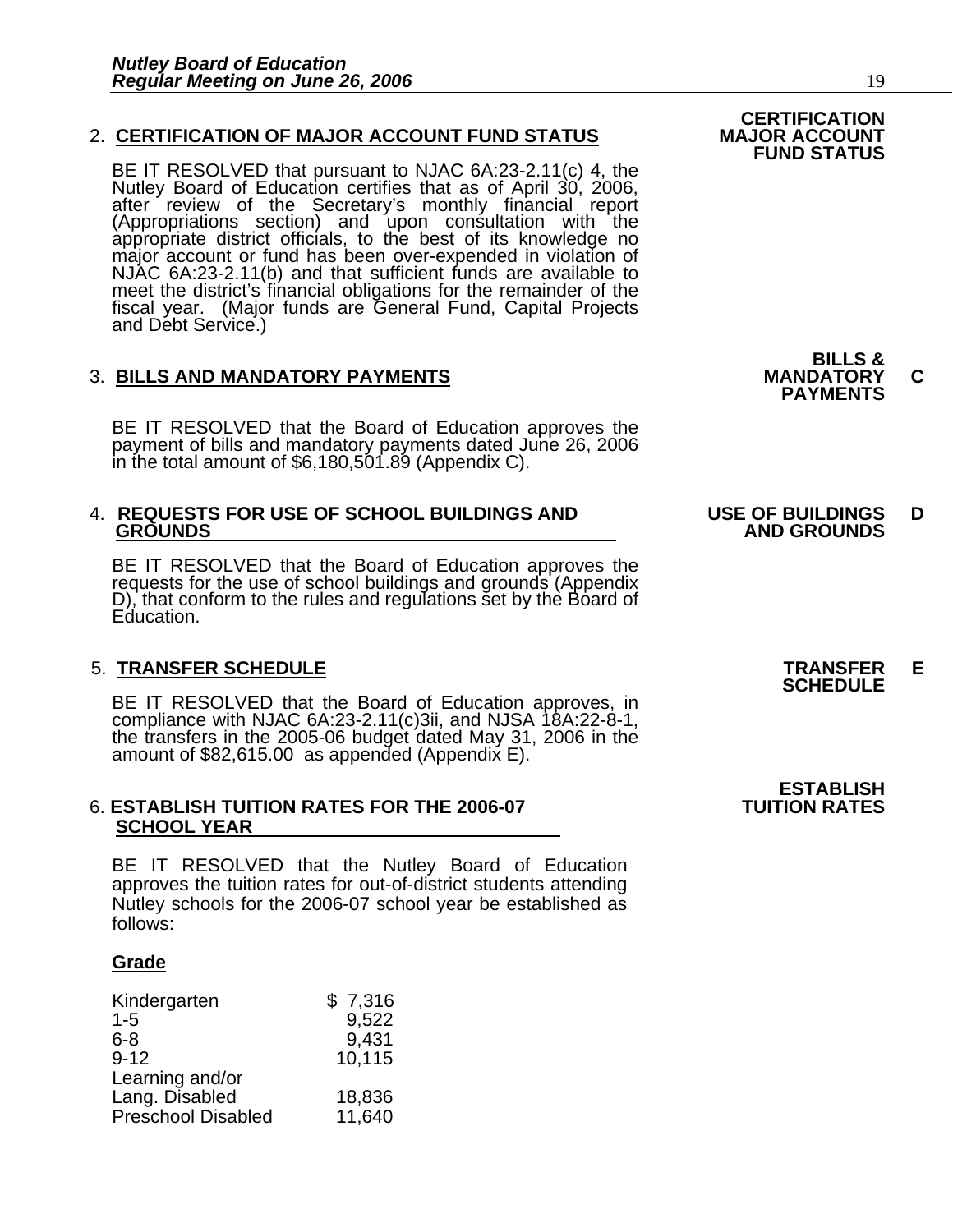#### **APPROVE PARTIAL PAY CHANREE CONSTRUCTION CO.**

### 7. **APPROVAL OF PARTIAL PAYMENT TO CHANREE CONSTRUCTION CO.**

BE IT RESOLVED that the Board of Education approves partial payment in the amount of \$507,808.20 to Chanree Construction Co. for the Franklin Middle School Additions and Alterations Project as per the recommendation of the Board's architect and construction manager.

## 8. **APPROVAL OF PARTIAL PAYMENT TO SPARTA STEEL CORP.**

BE IT RESOLVED that the Board of Education approves partial payment in the amount of \$286,454.00 to Sparta Steel Corp. for the Franklin Middle School Additions and Alterations Project as per the recommendation of the Board's architect and construction manager.

#### 9. **APPROVAL OF PARTIAL PAYMENT TO A. PFLUGH, INC. A. PFLUGH, INC.**

BE IT RESOLVED that the Board of Education approves partial payment in the amount of \$247,808.00 to A. Pflugh, Inc. for the Franklin Middle School Additions and Alterations Project as per the recommendation of the Board's architect and construction manager.

### 10. **APPROVAL OF PARTIAL PAYMENT TO TRU-VAL ELECTRIC CORP.**

BE IT RESOLVED that the Board of Education approves partial payment in the amount of \$56,494.06 to Tru-Val Electric Corp.<br>for the Franklin Middle School Additions and Alterations Project<br>as per the recommendation of the Board's architect and construction manager.

### 11. **APPROVAL OF PARTIAL PAYMENT TO BILL LEARY AIR CONDITIONING & HEATING**

BE IT RESOLVED that the Board of Education approves partial payment in the amount of \$396,165.00 to Bill Leary Air Conditioning & Heating for the Franklin Middle School Additions and Alterations Project as per the recommendation of the Board's architect and construction manager.

 **APPROVE PARTIAL PAY TRU-VAL ELECTRIC CORP.** 

**APPROVE PARTIAL PAY SPARTA STEEL CORP.** 

**APPROVE PARTIAL PAY**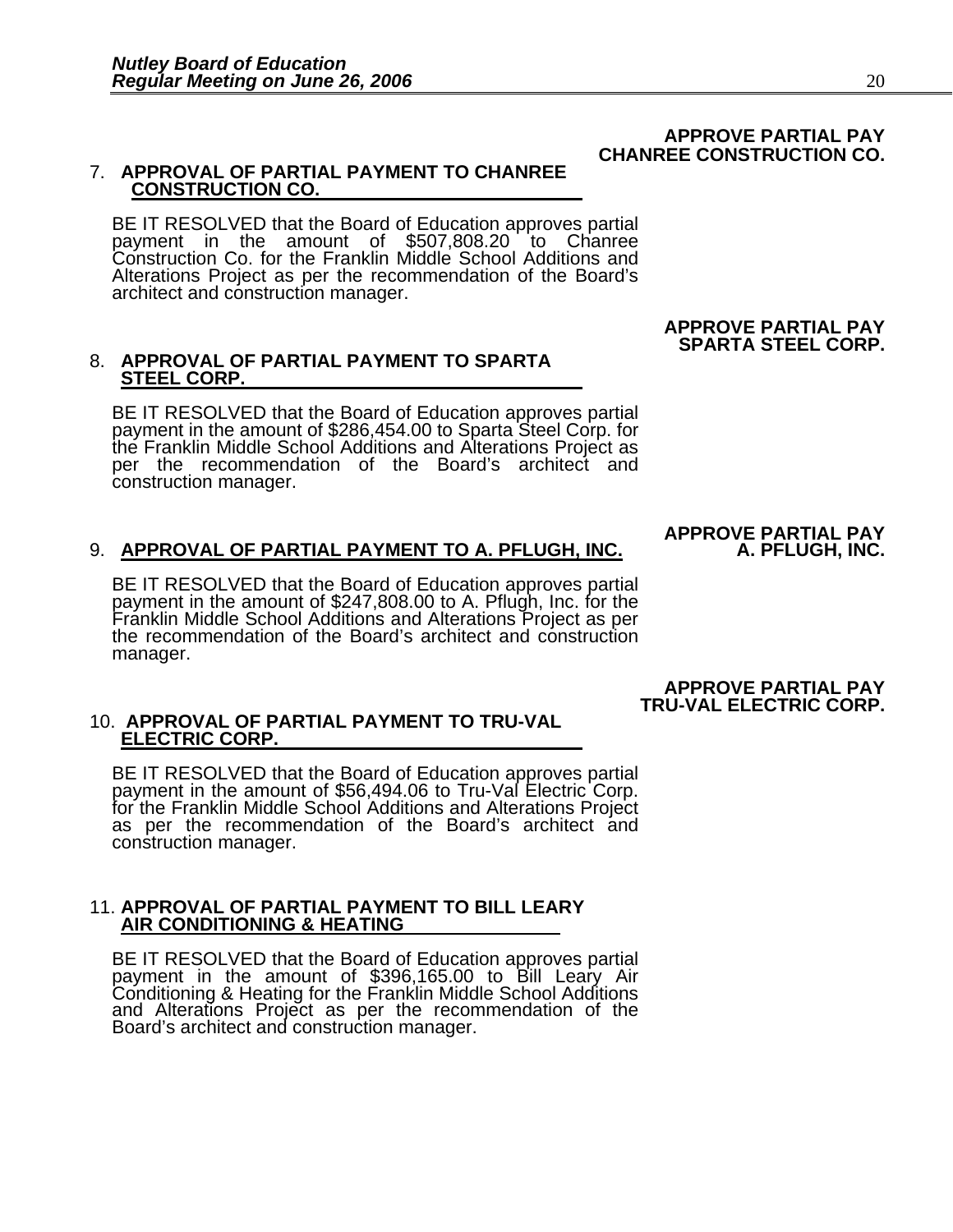#### 12. **BUS BIDS**

WHEREAS, bids for one (1) 2007 GMC Yukon XL 4dr 1500 2wd SLE Gas Engine Small School Vehicle was advertised on June 9, 2006 and

WHEREAS, sealed bids were publicly opened and read aloud on June 21, 2006, at 11:00 a.m.. in the office of the Business Administrator/Board Secretary and

WHEREAS, the following bid for outright purchase was received in the following amount:

Frank's Truck Center \$33,145.00 Lyndhurst, NJ<br>and

WHEREAS, the bid of Frank's Truck Center meets all specifications, and is therefore the lowest responsible bidder,

NOW, THEREFORE, BE IT RESOLVED that the Board of Education approves the award of a contract for a 2007 GMC Yukon LX to Frank's Truck Center, Lyndhurst, NJ at their specified price of \$33,145.00.

#### 13. **BOARD POLICY- First Reading POLICY POLICY**

BE IT RESOLVED that the Board approves the following new Board Policies at this first reading which is on file in the Business Administrator's office:

| <b>Bylaws #0147</b> | <b>Board Member Compensation</b><br>and Expenses | Appendix F |
|---------------------|--------------------------------------------------|------------|
| Regulation #3440    | Job Expenses - Teaching Staff<br><b>Members</b>  | Appendix G |
| Regulation #4440    | Job Expenses – Teaching Staff<br>Members         | Appendix H |
| <b>Policy #8505</b> | <b>School Nutrition</b>                          | Appendix I |
| Policy #8506        | School Lunch Program<br><b>Biosecurity Plan</b>  | Appendix J |
| <b>Policy #3223</b> | <b>Evaluation of Administrators</b>              | Appendix K |
| <b>Policy #8140</b> | <b>Pupil Enrollments</b>                         | Appendix L |
| Regulation#8140     | <b>Enrollment Accounting</b>                     | Appendix M |
| Policy #8330        | Pupil Records                                    | Appendix N |
| Regulation#8330     | <b>Pupil Records</b>                             | Appendix O |

 **BOARD 1ST READING** 

# **BUS**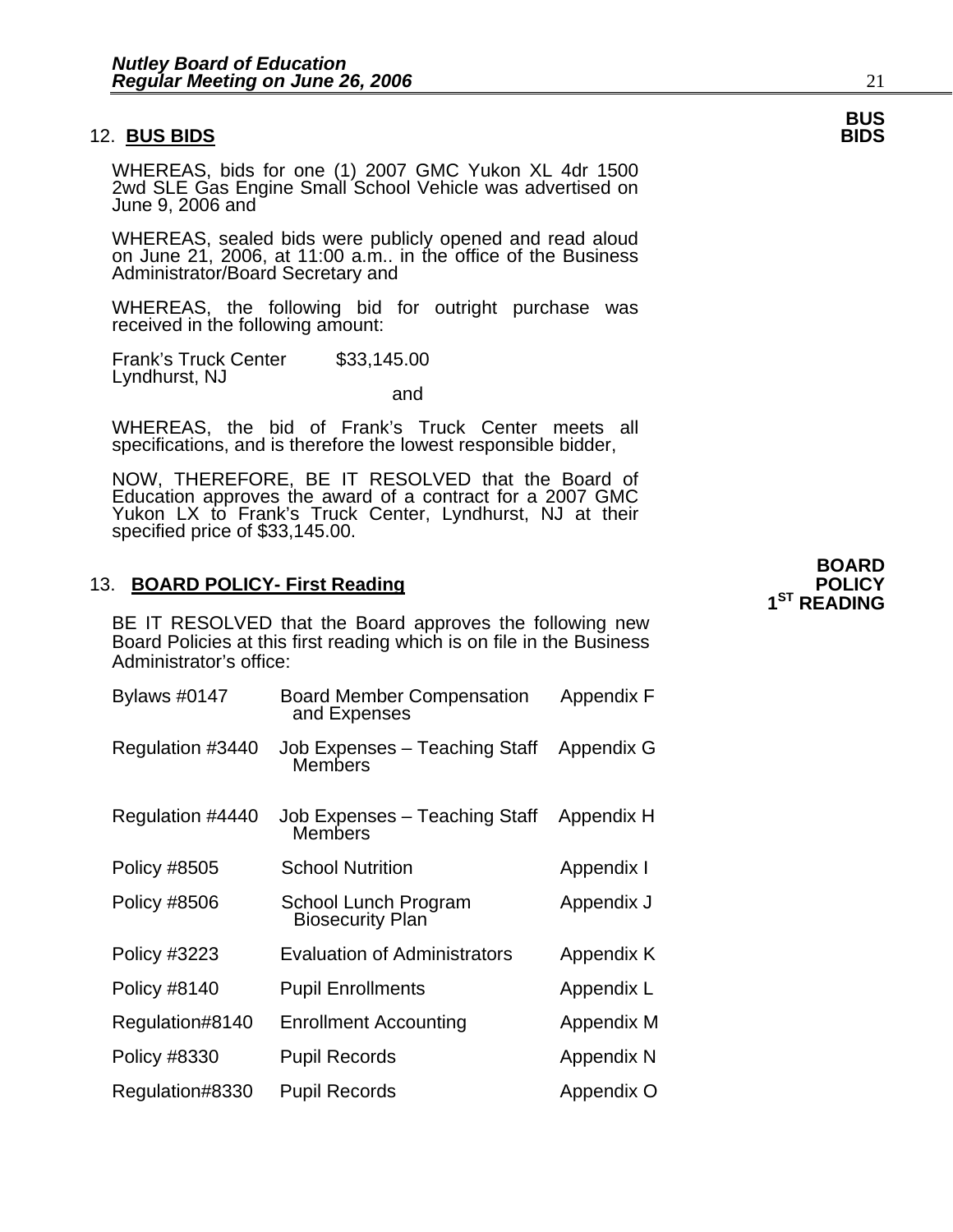# 14. **APPROVAL OF AFFILIATION AGREEMENT WITH CLARA MAASS MEDICAL CENTER FOR COOPERATIVE EDUCATION PROGRAM**

WHEREAS the Nutley Board of Education desires to continue the Cooperative Education Program between Nutley High School and Clara Maass Medical Center, an affiliate of the Saint Barnabas Health Care System;

NOW THEREFORE BE IT RESOLVED that the Board<br>President and Secretary shall be and hereby are authorized to President and Secretary shall be and hereby are authorized to<br>execute the Affiliate Agreement between Clara Maass Medical Center and Nutley High School for the Cooperative Education<br>Program from July 1, 2006 through July 1, 2008.

#### **15. APPROVAL OF AGREEMENT WITH THE EDUCATIONAL NETWORK OF CHANNEL ONE COMMUNICATION CORPORATION**

BE IT RESOLVED that the Nutley Board of Education approves the agreement with the Educational Network of Channel One Communication Corporation.

# **APPROVALOF**

ON BOND FUNDS TO THE GENERAL FUND<br>BE IT RESOLVED that the Nutley Board of Education approves<br>the accruing of interest earned on the deposit of funds from the sale of bonds to the Interest on Investments account in the General Fund.

### 17. **APPROVAL OF ADDITIONAL 403(b) INVESTMENT PLAN 403(b) INVESTMENT PROVIDERS PLAN**

BE IT RESOLVED that the Board of Education approves Primerica Financial Services as additional authorized service providers for tax advantaged 403(b) investment programs.<br>**HEARING OF CITIZENS HEARING OF** 

#### **HEARING OF CITIZENS CITIZENS**

Resident Terry Quirk, representative for the Nutley Parent<br>Advocacy Network, asked about the foreign language program<br>in the elementary schools, the bill paid to the Township of<br>Nutley and Channel One Communication Corpora

EAN President Philip Siculietano thanked the Negotiations Committee, Mr. Zarra, Mr. DeVita and Mr. Pomaco for their efforts in making the EAN negotiations run smoothly. He also<br>commended the Board for extending Mr. Zarra's contract.

 **APPROVAL WITH CHANNEL ONE** 

**APPROVALOF**<br>**403(b) INVESTMENT** 

#### **APPROVAL WITH CLARA MAASS**